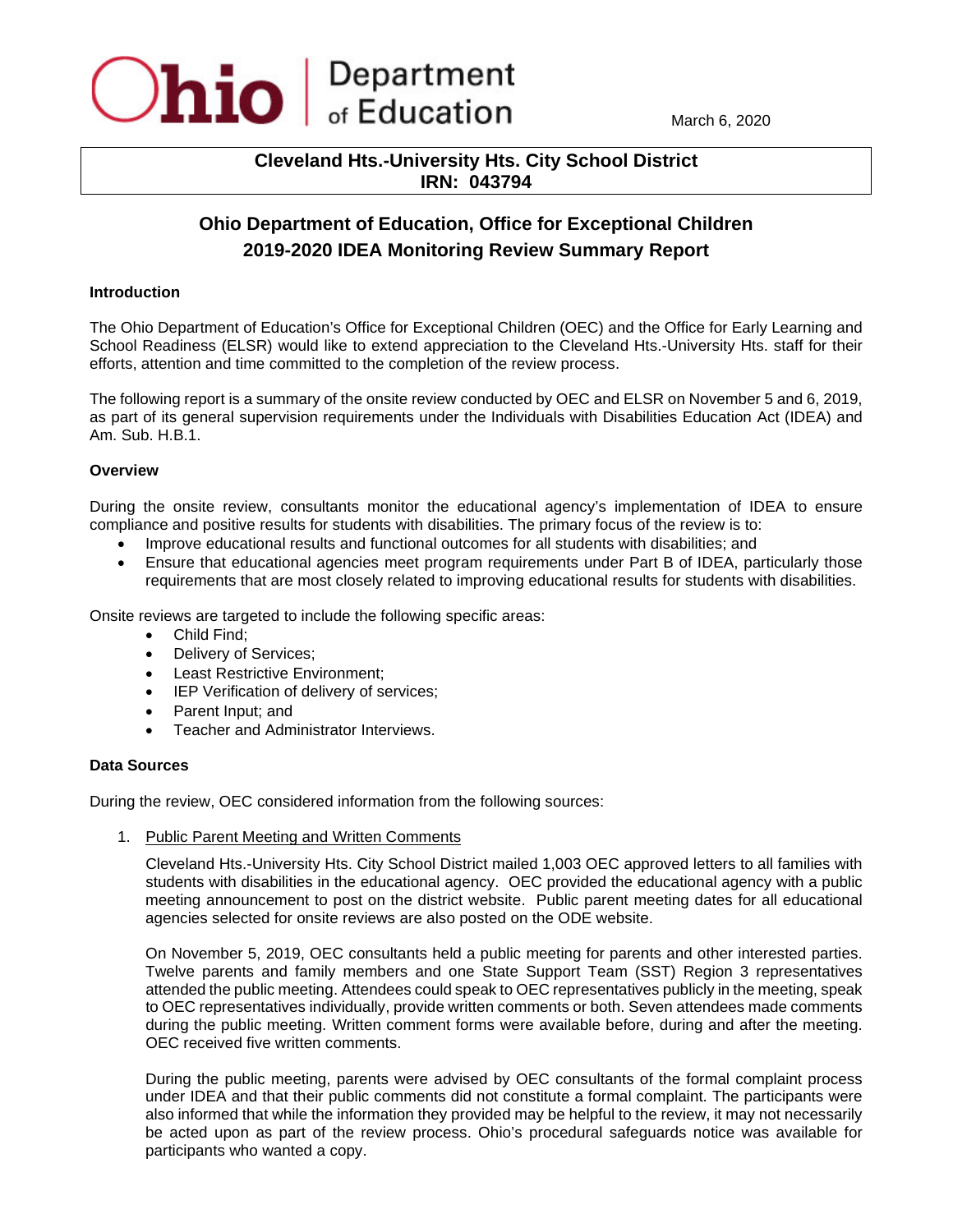## 2. Pre-Onsite Data Analysis

OEC conducted a comprehensive review which included district, building and grade level data; Special Education Performance Profile; Local Report Cards; Comprehensive Continuous Improvement Plan (CCIP); and Education Management Information System (EMIS) data. The data analysis assisted OEC in determining potential growth areas and educational agency strengths.

#### 3. Record Review/IEP Verification

Prior to the onsite visit, OEC consultants reviewed 24 records of students with disabilities. OEC selected records of students with disabilities from a variety of disability categories and ages. Eight student records were selected for IEP verification in the classroom setting. All eight IEP verifications showed evidence of the IEPs being implemented as written. ELSR special education consultants selected and reviewed five records of preschool students with disabilities from a variety of disability categories. Four IEP onsite verifications were completed and verified that IEPs were being implemented as written.

## 4. Staff/Administrative Interviews

On November 5, 2019, OEC consultants held eleven sessions of interviews with 20 administrators and 55 teachers, school counselors, related services personnel and school psychologists. ELSR consultants held five interview sessions with central office administrative staff, classroom teachers, related service personnel, preschool assistants and paraprofessional personnel, and school psychologist. Both OEC and ELSR interviews focused on the following review areas: Child Find; Delivery of Services; Least Restrictive Environment (LRE) and IEP alignment and Discipline.

## **Findings of Noncompliance**

A finding is made when noncompliance is identified with evaluation team report (ETR) and/or individualized education program (IEP) requirements. A noncompliance level of 30% or greater in any single area or in specific areas of concern found during the onsite review activities, a Corrective Action Plan (CAP) will need to be developed to address those areas. All noncompliance identified by OEC as part of the review (listed by subject area in the *OEC's Review Findings and Educational Agency Required Actions Table*) must be corrected as indicated in the *Evidence of Correction/Required Actions* column.

OEC provides separate written correspondence to the parent/guardian when action is required to correct findings of noncompliance for individual students. The educational agency will receive copies of this correspondence.

## **Systemic Issues**

While there are no specific requirements for corrective action connected to the areas listed below, OEC and ELSR note that there are opportunities to make substantive improvements across the district to improve outcomes for all students and improve school climate for adults and students.

- There appears to be a disconnect between leadership's approach and vision and actual deployment of policies, procedures, practices and training across the district. Many promising initiatives have yet to reach all levels or be understood uniformly, for example the training and implementation process for co-serving students with pairs of intervention specialists and general education teachers.
- Discipline processes Manifestation Determination Review (MDR), Functional Behavior Assessment (FBA) and Behavioral Intervention Plan (BIP). The district must review, revise, or update the policies, procedures and practices regarding discipline under Ohio Operating Standards for the Education of Children with Disabilities rule 3301-51-05 Procedural safeguards (K); and ensure that all required district personnel are informed and trained in the procedures for children with disabilities who are removed from the least restrictive environment for disciplinary purposes.
- Multiple district personnel expressed dissatisfaction with a new code of conduct and training process, creating confusion around competing and overlapping programs: restorative justice, code of conduct, and positive behavior interventions and supports.
- Parents who attended the public meeting had much to say, and they identified an opportunity to improve communications and collaboration in several areas. In addition, some parents stated that they were not aware of the planned public meeting.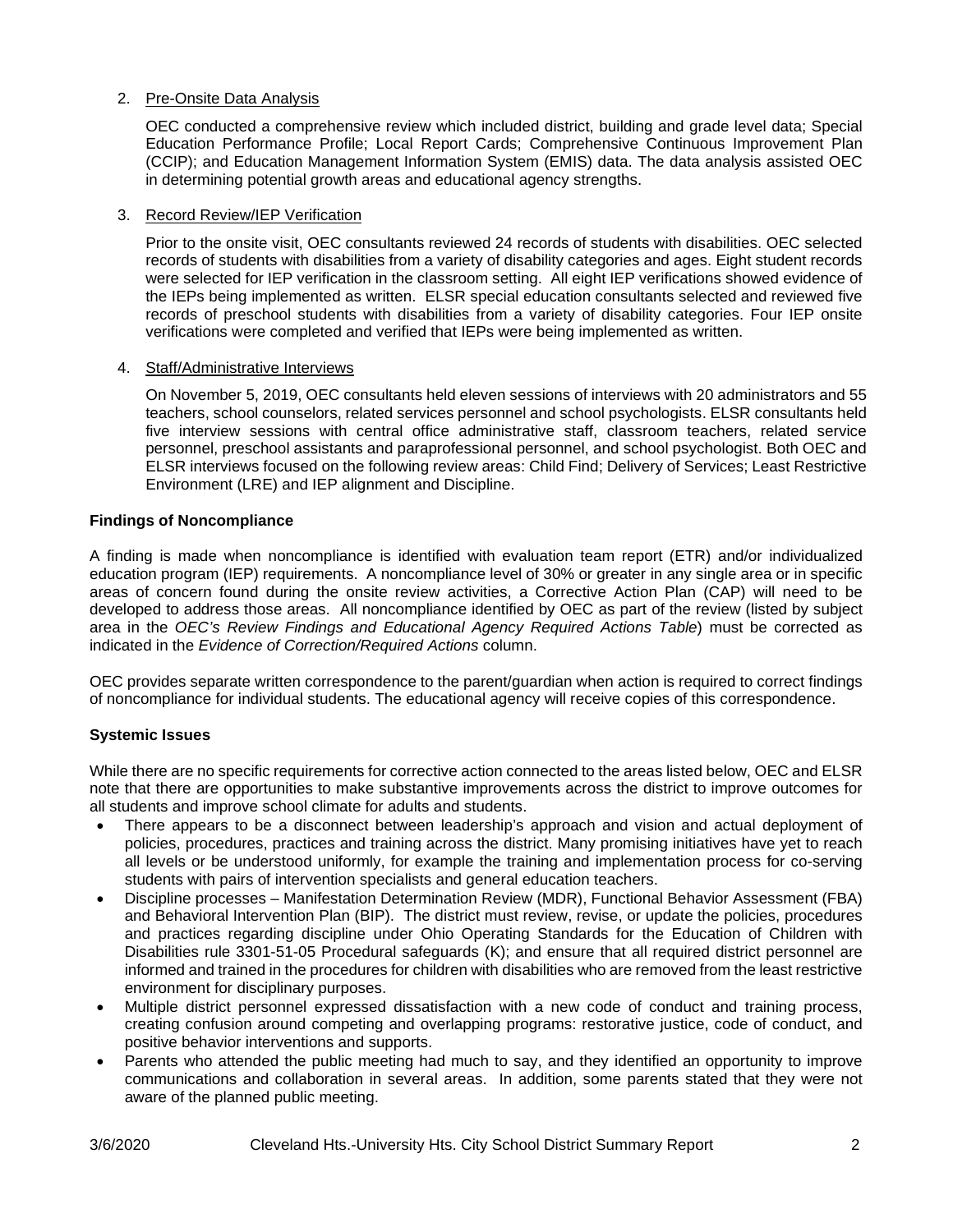- There is a perception among some staff members that the district culture and climate have diminished over the past few years, making it more difficult to maintain standards of behavior and conduct for adults and students.
- The continuum of alternative placements under rule 3301-51-09 Delivery of services (C) did not appear to be available across all buildings and settings.
- There appeared to be a disconnect between building principals and early childhood preschool staff involving strategic planning to improve outcomes for all students.
- There is a need for targeted preschool-specific and service-specific training for all preschool staff (related service, teachers, teacher assistants, paraprofessionals, and preschool psychologists).
- The identification and deployment of substitute teachers for preschool special education is inconsistent, resulting in teaching assistants/paraprofessionals assuming these roles without proper support or training.

## **Corrective Action Plan (CAP)**

The educational agency will develop a CAP to address any items identified in this summary report. An approved form for the CAP will be provided by OEC or can be accessed on ODE's website by using the keyword search "Monitoring". The CAP developed by the educational agency must include the following:

- Activities to address all areas identified in this summary report;
- Documentation/evidence of implementation of the activities;
- Individuals responsible for implementing the activities;
- Resources needed;
- Completion dates: and
- Continued Plan for Improvement and/or Compliance.

The educational agency must submit the CAP by email to [john.magee@education.ohio.gov](mailto:john.magee@education.ohio.gov) within 30 school days from the date of this report. OEC will review the action plan submitted by the educational agency for approval. If OEC deems that a revision(s) is necessary, the educational agency will be required to revise and resubmit. The educational agency will be contacted by OEC and notified when the action plan has been approved. *CAP Due Date***:** *April 28, 2020*

#### **OEC Trainings**

As part of the OEC monitoring process, Cleveland Hts.-University Hts. City School District personnel, as identified by OEC, are required to complete the Special Education Essentials 2019-2020 training modules within the Learning Management System (LMS). OEC will provide specific instructions on completing these training modules during the Summary Report presentation. Participants must achieve a 75% or more on each quiz. Participants who do not achieve at least 75% will be contacted by the State Support Team (SST) for additional training. *Completion of LMS Training Modules Due Date: (May 28), 2020*

#### **Individual Correction**

The educational agency has **60 school days** from the date of this summary report to correct all identified findings of noncompliance for individual students, unless noted otherwise in the report. Detailed information on individual findings are provided in a separate report. *Individual Correction Due Date: September 1, 2020*

## **CAP Activities and Systemic Correction**

The educational agency will provide OEC with documentation verifying the educational agency's completion of all CAP activities and all systemic corrections noted in this summary report. OEC will verify systemic correction through the review of this documentation. If needed, OEC may request additional student records to review. *Completion of CAP Activities and Systemic Correction Due Date: November 30, 2020*

Once the educational agency has completed all action plan activities, the educational agency will use OEC's monitoring process to create and implement a Strategic Improvement Plan with the OEC and SST assistance.

For questions regarding the review, please contact:John Magee, OEC Contact Consultant, at (614) 728-1115, toll-free at (877) 644-6338, or by e-mail at [john.magee@education.ohio.gov,](mailto:john.magee@education.ohio.gov) or, for preschool issues, Jennifer Barnes at [Jennifer.barnes@education.ohio.gov.](mailto:Jennifer.barnes@education.ohio.gov)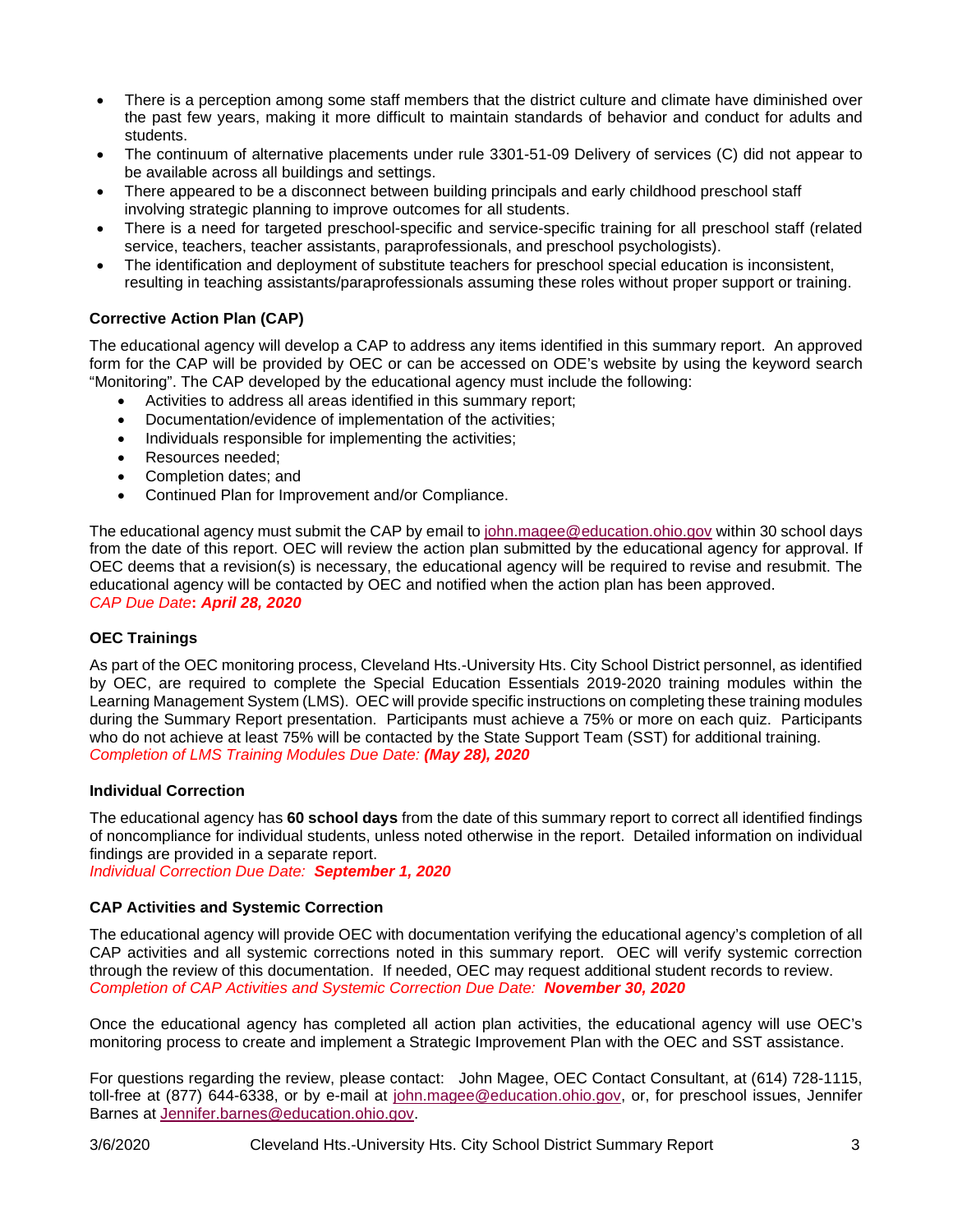#### **OEC's Review Findings and Educational Agency Required Actions**

## **Component 1: Child Find**

*Each educational agency shall adopt and implement written policies and procedures approved by the Ohio Department of Education, Office for Exceptional Children, that ensure all children with disabilities residing within the educational agency, regardless of the severity of their disability, and who are in need of special education and related services are identified, located, and evaluated as required by the Individuals with Disabilities Education Improvement Act of 2004 and Federal Regulations at 34 C.F.R. Part 300 pertaining to child find, including the regulations at 34 C.F.R. 300.111 and 300.646 and Rule 3301-51-03 of the Ohio Operating Standards serving Children with Disabilities.* 

| <b>Record</b>                | <b>Regulation 34</b>                                          |                                                                                                                                                                                                                                                                                           | <b>Evidence of Correction</b>                                                                                                                                                                                                                             | <b>Must be</b>                                                                |
|------------------------------|---------------------------------------------------------------|-------------------------------------------------------------------------------------------------------------------------------------------------------------------------------------------------------------------------------------------------------------------------------------------|-----------------------------------------------------------------------------------------------------------------------------------------------------------------------------------------------------------------------------------------------------------|-------------------------------------------------------------------------------|
| <b>Review</b><br><b>Item</b> | <b>CFR or OAC</b>                                             | <b>Evidence of Findings</b>                                                                                                                                                                                                                                                               | <b>Required Actions</b>                                                                                                                                                                                                                                   | addressed in<br><b>CAP</b>                                                    |
| $CF-1$                       | $300.305(a)$ and<br>3301-51-11                                | <b>Record Review</b><br>Two of two preschool evaluation records of a child                                                                                                                                                                                                                | <b>Individual Correction</b><br><b>NA</b>                                                                                                                                                                                                                 | $\boxtimes$ NA                                                                |
|                              | (c)(1)(a)                                                     | transitioning from Part C, utilized child information<br>from the Individual Family Service Plan (IFSP) and<br>other documentation provided by Help Me Grow in<br>suspecting or when determining eligibility for Part B<br>supports and services.                                         | <b>Systemic Correction</b><br><b>NA</b>                                                                                                                                                                                                                   |                                                                               |
| $CF-2$                       | 3301-51-06                                                    | <b>Record Review</b>                                                                                                                                                                                                                                                                      | <b>Individual Correction</b>                                                                                                                                                                                                                              | $\boxtimes$ Yes                                                               |
|                              |                                                               | Six school age evaluations did not appropriately<br>document interventions provided to resolve<br>concerns for the child performing below grade-level<br>standards.                                                                                                                       | OEC has verified that these students have a current<br>ETR in place, so no additional individual correction<br>is required.                                                                                                                               | The educational<br>agency needs to<br>address this finding<br>in a Corrective |
|                              | <b>Interviews</b><br>identified<br>Interviewees<br>buildings. | a concern that the<br>Response to Intervention (RtI) process did not yet<br>work as expected, and that referrals for<br>interventions were not always addressed for action.<br>There is a district approach to strengthening this<br>process that has yet to be fully deployed across all | <b>Systemic Correction</b><br>The educational agency must submit evidence to<br>OEC of written procedures and practices regarding<br>documentation of intervention and supports<br>provided prior to completion of the initial evaluation<br>team report. | Action Plan.                                                                  |
|                              |                                                               | <b>Other Considerations</b><br>There has been an effort to revamp and revise the<br>system for implementing, tracking and recording<br>interventions provided to students before the<br>referral for evaluation. This approach has not yet<br>been fully implemented.                     |                                                                                                                                                                                                                                                           |                                                                               |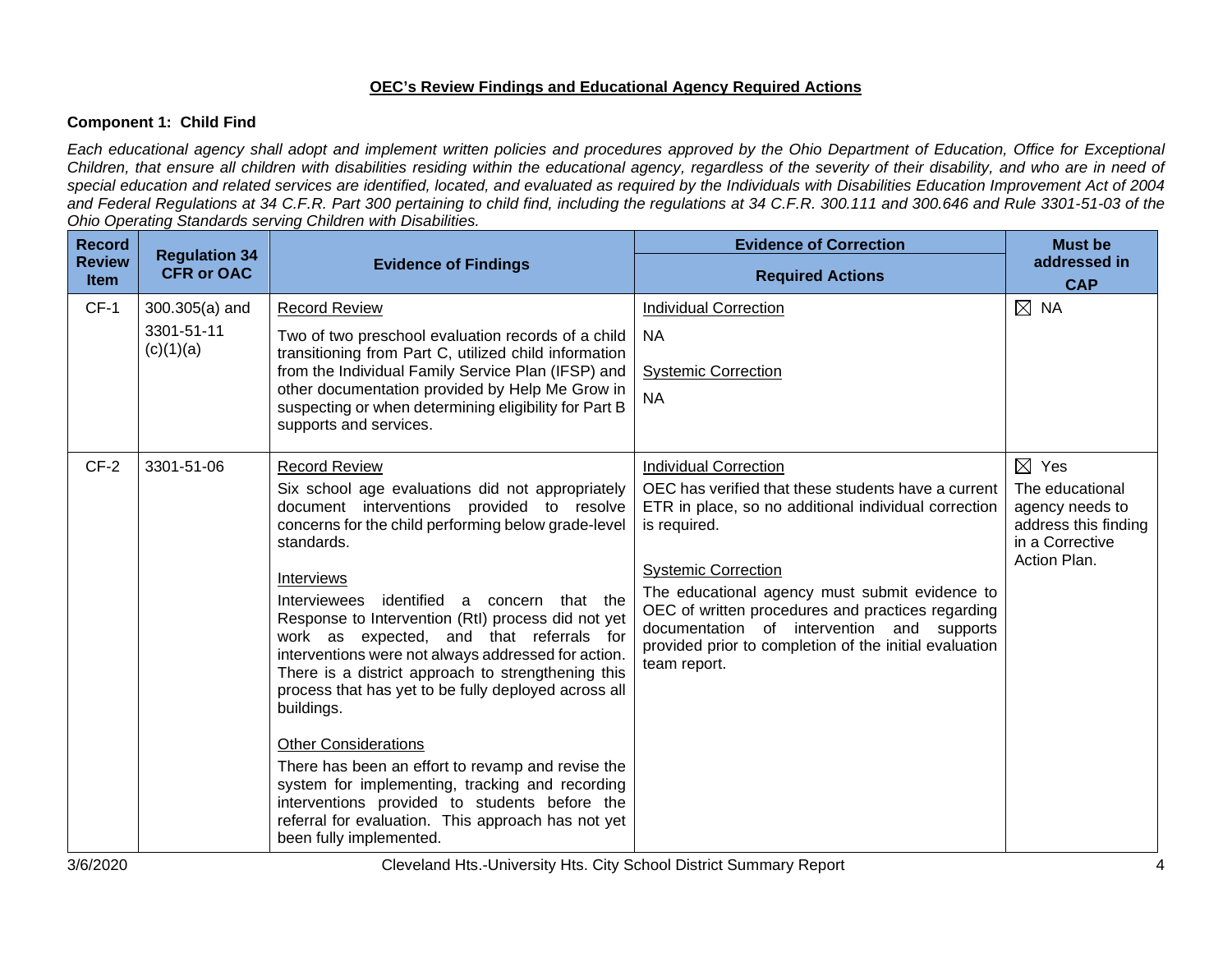| <b>Record</b><br><b>Review</b><br><b>Item</b> | <b>Regulation 34</b><br><b>CFR or OAC</b> | <b>Evidence of Findings</b>                                                                                                                                                                                                                                                                                                                              | <b>Evidence of Correction</b><br><b>Required Actions</b>                                                                                                                                                                                                                                                                                                                                                                                                                                                                                                                                                                                                                                                                                                                                                       | <b>Must be</b><br>addressed in<br><b>CAP</b>                                                                                      |
|-----------------------------------------------|-------------------------------------------|----------------------------------------------------------------------------------------------------------------------------------------------------------------------------------------------------------------------------------------------------------------------------------------------------------------------------------------------------------|----------------------------------------------------------------------------------------------------------------------------------------------------------------------------------------------------------------------------------------------------------------------------------------------------------------------------------------------------------------------------------------------------------------------------------------------------------------------------------------------------------------------------------------------------------------------------------------------------------------------------------------------------------------------------------------------------------------------------------------------------------------------------------------------------------------|-----------------------------------------------------------------------------------------------------------------------------------|
| $CF-3$                                        | 300.501(b)(1)<br>3301-51-06<br>(E)(2)(a)  | <b>Record Review</b><br>One school age student record did not show<br>evidence that the parent was afforded the<br>opportunity to participate in the evaluation team<br>planning meeting.<br>All preschool student records showed evidence<br>that the parent was afforded the opportunity to<br>participate in the evaluation team planning<br>meeting. | <b>Individual Correction</b><br>The educational agency must provide evidence that<br>the parent was involved or provided the opportunity<br>to participate in the evaluation planning process.<br>The evidence may include evaluation planning form,<br>prior written notice, parent invitation, referral form or<br>communication log.<br>If the educational agency cannot provide<br>documentation that the parent was involved or<br>provided the opportunity to participate in the<br>evaluation planning process, the educational<br>agency must conduct a reevaluation planning<br>meeting with the parent.<br><b>Systemic Correction</b><br>The educational agency must submit evidence to<br>OEC of written procedures and practices that<br>include the parent in the evaluation planning<br>process. | $\boxtimes$ No<br>The educational<br>agency does not<br>need to address<br>this finding in a<br><b>Corrective Action</b><br>Plan. |
| $CF-4$                                        | 300.300                                   | <b>Record Review</b><br>Four school age student records did not provide<br>evidence of parental consent obtained prior to new<br>testing.<br>All preschool student records provided evidence of<br>parental consent obtained prior to new testing.                                                                                                       | <b>Individual Correction</b><br>The educational agency must provide evidence that<br>the parent provided informed, written consent for<br>evaluation, based upon the planning form. Or the<br>agency must show documented repeated attempts<br>to obtain informed, written consent to which the<br>parent did not respond.<br>The evidence may include, prior written notice,<br>parent invitation, communication log, or other<br>documented attempts to obtain parental informed,<br>written consent.                                                                                                                                                                                                                                                                                                        | $\boxtimes$ No<br>The educational<br>agency does not<br>need to address<br>this finding in a<br><b>Corrective Action</b><br>Plan. |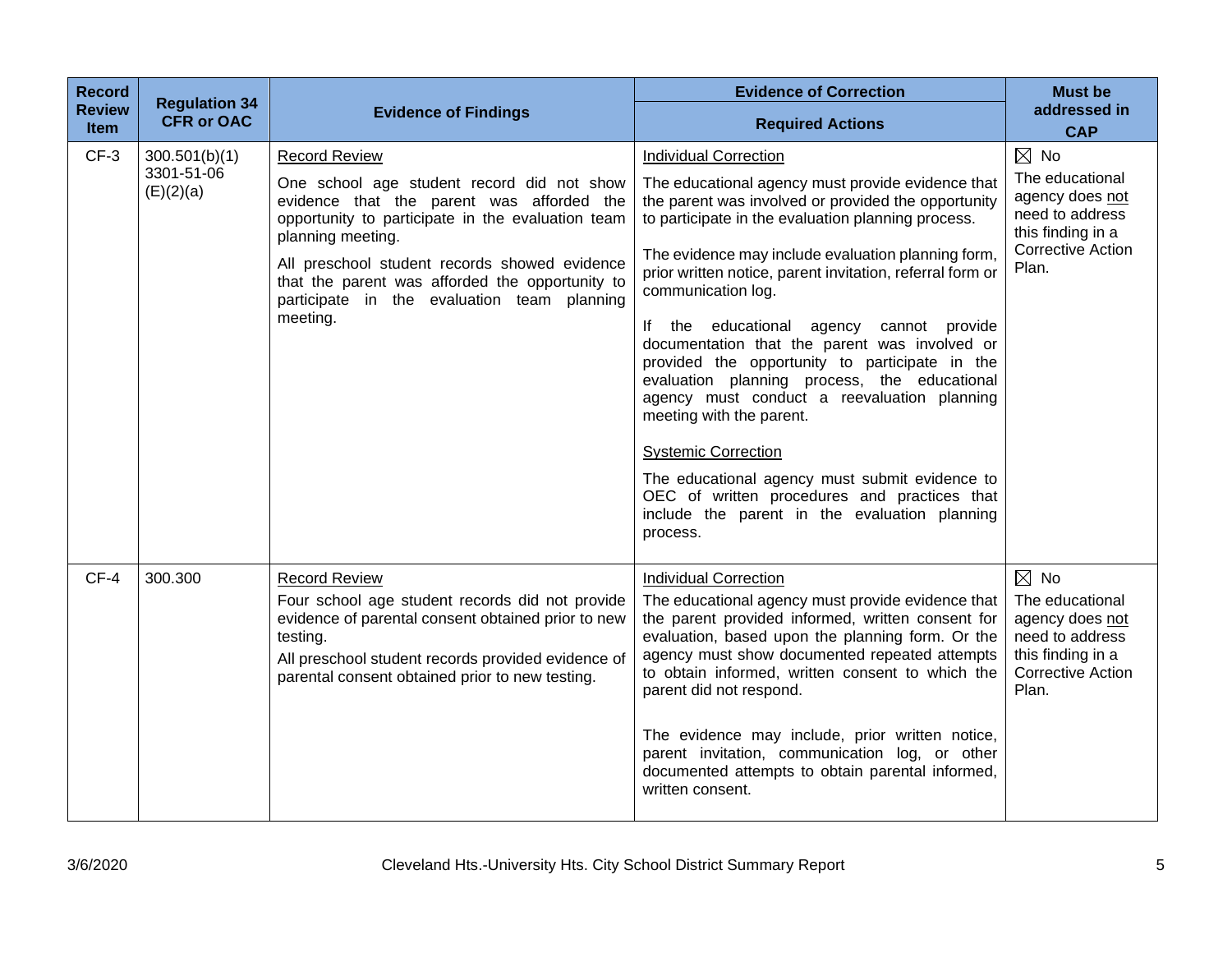| <b>Record</b><br><b>Review</b><br><b>Item</b> | <b>Regulation 34</b><br><b>CFR or OAC</b>              | <b>Evidence of Findings</b>                                                                                                                                                                                                                                                                                                                                                                                                                                                                                                            | <b>Evidence of Correction</b><br><b>Required Actions</b>                                                                                                                                                                                                                                                                                                                                                                                                                                                                                                                             | <b>Must be</b><br>addressed in<br><b>CAP</b>                                                                                                          |
|-----------------------------------------------|--------------------------------------------------------|----------------------------------------------------------------------------------------------------------------------------------------------------------------------------------------------------------------------------------------------------------------------------------------------------------------------------------------------------------------------------------------------------------------------------------------------------------------------------------------------------------------------------------------|--------------------------------------------------------------------------------------------------------------------------------------------------------------------------------------------------------------------------------------------------------------------------------------------------------------------------------------------------------------------------------------------------------------------------------------------------------------------------------------------------------------------------------------------------------------------------------------|-------------------------------------------------------------------------------------------------------------------------------------------------------|
|                                               |                                                        |                                                                                                                                                                                                                                                                                                                                                                                                                                                                                                                                        | If the educational agency cannot provide<br>documentation that the parent provided informed,<br>written consent for evaluation, or did not respond to<br>repeated attempts to obtain consent, the agency<br>conduct<br>reevaluation<br>including<br>must<br>a<br>documentation of parental consent.<br><b>Systemic Correction</b><br>The educational agency must submit evidence to<br>OEC of written procedures and practices for<br>obtaining parental consent obtained prior to new<br>testing or policies and practices for moving forward<br>when parents will not participate. |                                                                                                                                                       |
| $CF-5$                                        | 300.304(c)(4)<br>3301-51-01<br>3301-51-06<br>(E)(2)(a) | <b>Record Review</b><br>Seven school age and two preschool evaluations<br>did not provide evidence that the evaluation<br>addresses all areas related to the suspected<br>disability.<br>Interviews<br>Respondents identified a problematic lack of<br>specific<br>student<br>addressing<br>issues<br>with<br>interventions before the evaluation process.<br><b>Other Considerations</b><br>Record reviews revealed that, in some cases,<br>assessments included on the planning form were<br>not all addressed in part 1 of the ETR. | <b>Individual Correction</b><br>The educational agency will convene the ETR<br>teams to conduct a reevaluation and provide<br>evidence that the evaluation addresses all areas<br>related to the suspected disability.<br><b>Systemic Correction</b><br>The educational agency must submit evidence to<br>OEC of written procedures and practices to provide<br>evidence that the evaluation addresses all areas<br>related to the suspected disability.                                                                                                                             | $\boxtimes$ Yes<br>The educational<br>agency needs to<br>address this finding<br>in a Corrective<br>Action Plan (for<br>School Age and<br>Preschool). |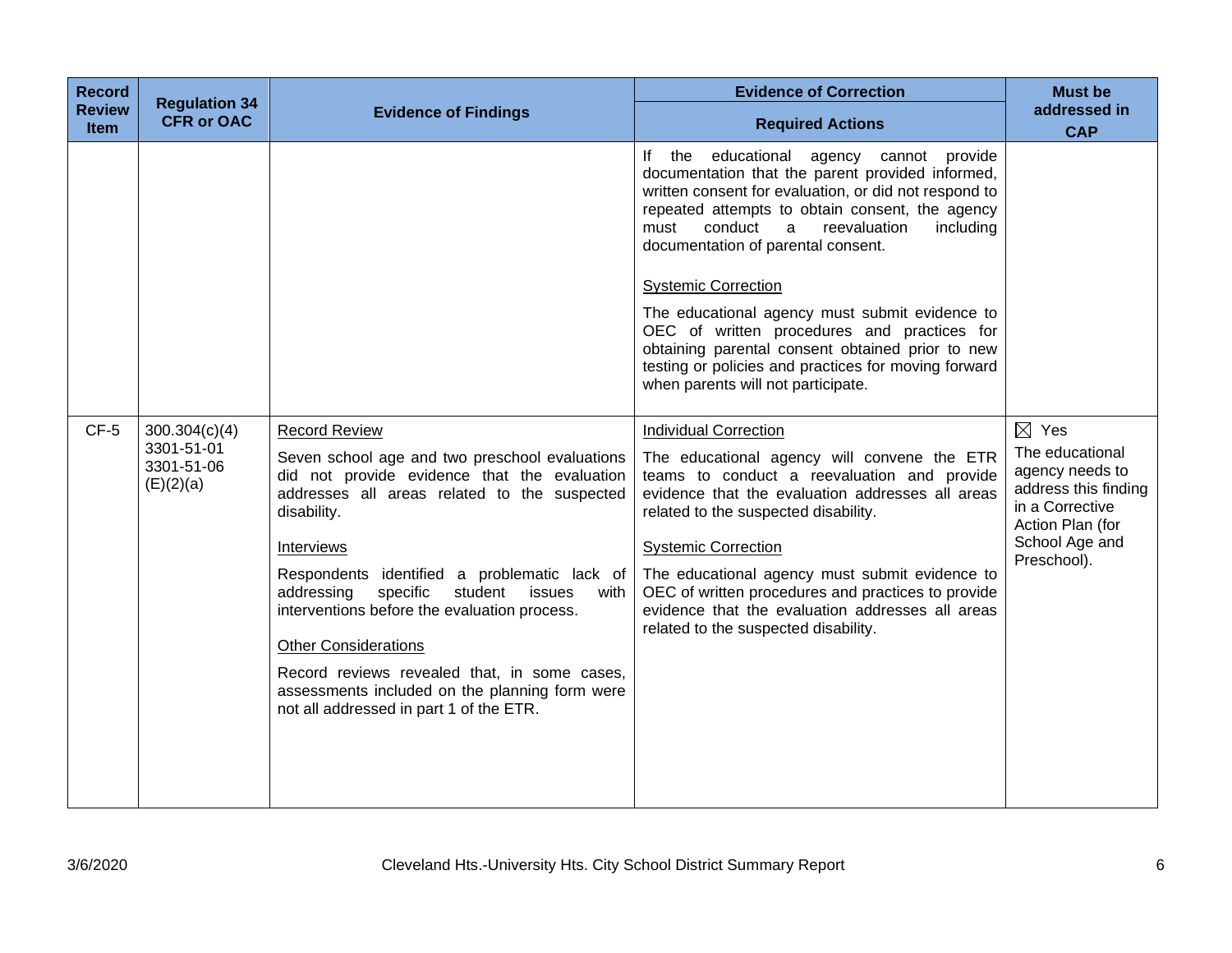| <b>Record</b>                | <b>Regulation 34</b> |                                                                                                                                                                                                                             | <b>Evidence of Correction</b>                                                                                                                                                                                                                                                                                   | <b>Must be</b>                                                                                                         |
|------------------------------|----------------------|-----------------------------------------------------------------------------------------------------------------------------------------------------------------------------------------------------------------------------|-----------------------------------------------------------------------------------------------------------------------------------------------------------------------------------------------------------------------------------------------------------------------------------------------------------------|------------------------------------------------------------------------------------------------------------------------|
| <b>Review</b><br><b>Item</b> | <b>CFR or OAC</b>    | <b>Evidence of Findings</b>                                                                                                                                                                                                 | <b>Required Actions</b>                                                                                                                                                                                                                                                                                         | addressed in<br><b>CAP</b>                                                                                             |
| CF-6                         | 300.306(c)           | <b>Record Review</b>                                                                                                                                                                                                        | <b>Individual Correction</b>                                                                                                                                                                                                                                                                                    | $\boxtimes$ Yes                                                                                                        |
|                              |                      | Eight school age evaluations did not show<br>evidence of clearly stating the summary of<br>assessment results.<br>All preschool evaluations showed evidence of<br>clearly stating the summary of assessment results.        | The educational agency will reconvene the ETR<br>teams to conduct a reevaluation and provide a clear<br>and concise summary of the data and assessment<br>conducted that meets the requirements of 3301-51-<br>06 (G) (Summary of information). The IEP team<br>must consider the results of this reevaluation. | The educational<br>agency needs to<br>address this finding<br>in a Corrective<br>Action Plan (for<br>School age only). |
|                              |                      | <b>Other Considerations</b>                                                                                                                                                                                                 | <b>Systemic Correction</b>                                                                                                                                                                                                                                                                                      |                                                                                                                        |
|                              |                      | In some cases, the assessment results were<br>restated in their entirety from the part 1<br>assessments and not summarized as required,<br>resulting in confusing amounts of redundant or<br>unnecessary information.       | The educational agency must submit evidence to<br>OEC of written procedures and practices regarding<br>summary of data and assessment results.                                                                                                                                                                  |                                                                                                                        |
| CF-7                         | 300.306(c)           | <b>Record Review</b>                                                                                                                                                                                                        | <b>Individual Correction</b>                                                                                                                                                                                                                                                                                    | $\boxtimes$ No                                                                                                         |
|                              |                      | Three school age evaluation team reports did not<br>contain a clear and succinct description of<br>educational needs.<br>All preschool evaluation team reports contained a<br>clear and succinct description of educational | The educational agency will reconvene the ETR<br>teams to conduct a reevaluation and provide a clear<br>and succinct description of the student's educational<br>needs. The IEP team must consider the results of<br>this reevaluation.                                                                         | The educational<br>agency does not<br>need to address<br>this finding in a<br><b>Corrective Action</b><br>Plan.        |
|                              |                      | needs.                                                                                                                                                                                                                      | <b>Systemic Correction</b>                                                                                                                                                                                                                                                                                      |                                                                                                                        |
|                              |                      |                                                                                                                                                                                                                             | The educational agency must submit evidence to<br>OEC of written procedures and practices regarding<br>description of educational needs.                                                                                                                                                                        |                                                                                                                        |
| CF-8                         | 300.306(c)           | <b>Record Review</b>                                                                                                                                                                                                        | <b>Individual Correction</b>                                                                                                                                                                                                                                                                                    | $\boxtimes$ No                                                                                                         |
|                              |                      | One school age evaluation team report did not<br>contain specific implications for instruction.                                                                                                                             | The educational agency will reconvene the ETR<br>team to conduct a reevaluation and provide a clear                                                                                                                                                                                                             | The educational<br>agency does not<br>need to address                                                                  |
|                              |                      | All preschool evaluation team reports contained<br>specific implications for instruction.                                                                                                                                   | description of specific implications for instruction.<br>The IEP team must consider the results of this<br>reevaluation.                                                                                                                                                                                        | this finding in a<br><b>Corrective Action</b><br>Plan.                                                                 |
|                              |                      |                                                                                                                                                                                                                             | <b>Systemic Correction</b>                                                                                                                                                                                                                                                                                      |                                                                                                                        |
|                              |                      |                                                                                                                                                                                                                             | The educational agency must submit evidence to<br>OEC of written procedures and practices regarding<br>implications for instruction.                                                                                                                                                                            |                                                                                                                        |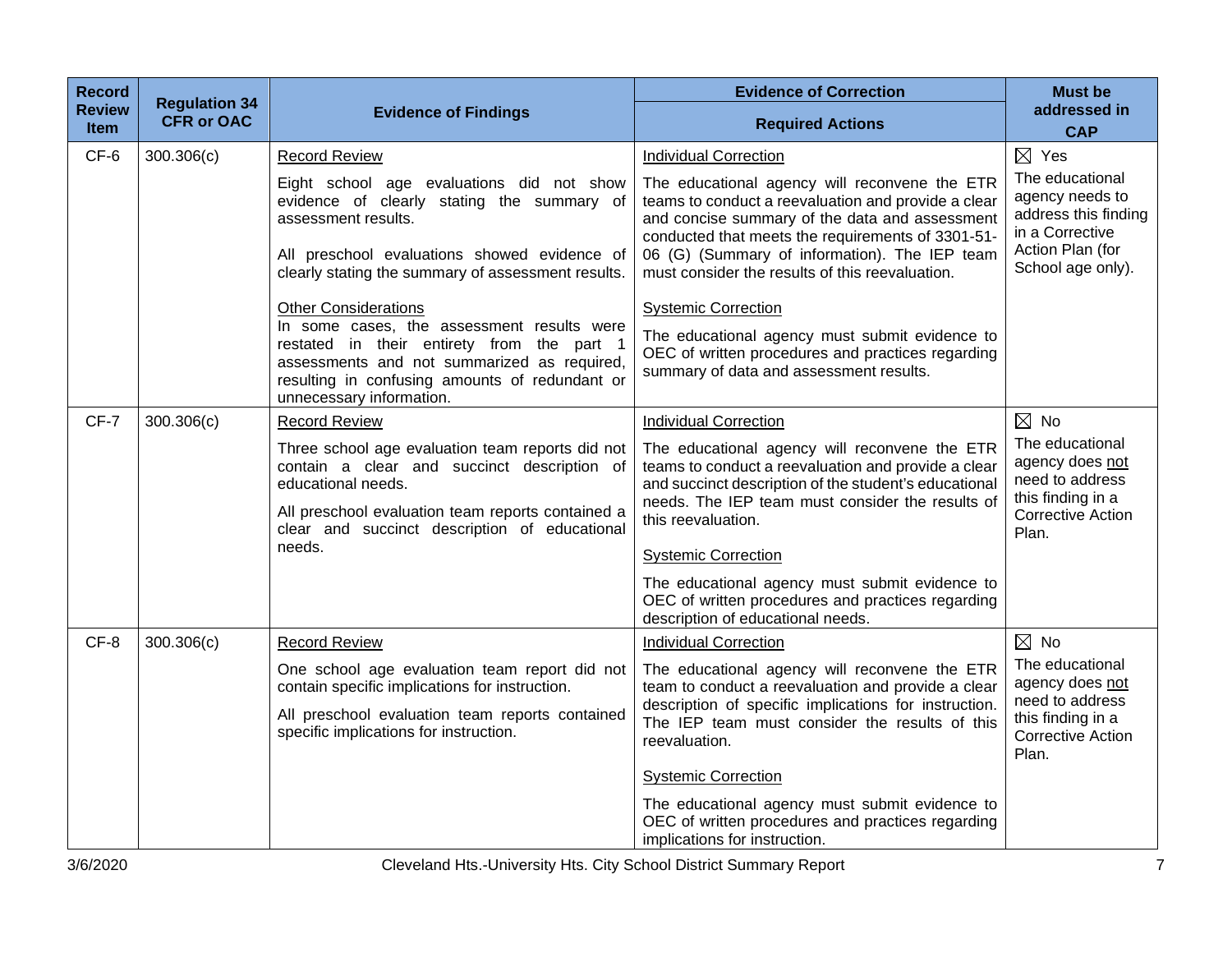| <b>Record</b>         | <b>Regulation 34</b>  |                                                                                                                                                                                                                                                                              | <b>Evidence of Correction</b>                                                                                                                                                                                                                                                                  | <b>Must be</b>                                                                                                                  |
|-----------------------|-----------------------|------------------------------------------------------------------------------------------------------------------------------------------------------------------------------------------------------------------------------------------------------------------------------|------------------------------------------------------------------------------------------------------------------------------------------------------------------------------------------------------------------------------------------------------------------------------------------------|---------------------------------------------------------------------------------------------------------------------------------|
| <b>Review</b><br>Item | <b>CFR or OAC</b>     | <b>Evidence of Findings</b>                                                                                                                                                                                                                                                  | <b>Required Actions</b>                                                                                                                                                                                                                                                                        | <b>CAP</b>                                                                                                                      |
| CF-9                  | 300.306(a)(1)         | <b>Record Review</b>                                                                                                                                                                                                                                                         | <b>Individual Correction</b>                                                                                                                                                                                                                                                                   | $\boxtimes$ No                                                                                                                  |
|                       | 3301-51-01<br>(B)(21) | Three school age evaluations did not show<br>evidence that a group of qualified professionals, as<br>appropriate to the suspected disability, were<br>involved in determining whether the child is a child<br>with a disability as well as the child's educational<br>needs. | The educational agency must provide evidence that<br>the ETR teams and other qualified professionals, as<br>appropriate, participated in the determination of<br>eligibility and educational needs. If not, the ETR<br>team must reconvene and provide OEC evidence of<br>group participation. | addressed in<br>The educational<br>agency does not<br>need to address<br>this finding in a<br><b>Corrective Action</b><br>Plan. |
|                       |                       | All preschool evaluations showed evidence that a<br>group of qualified professionals, as appropriate to                                                                                                                                                                      | <b>Systemic Correction</b>                                                                                                                                                                                                                                                                     |                                                                                                                                 |
|                       |                       | the suspected disability, were involved in<br>determining whether the child is a child with a<br>disability as well as the child's educational needs.                                                                                                                        | The educational agency must submit evidence to<br>OEC of written procedures and practices regarding<br>the eligibility determination process.                                                                                                                                                  |                                                                                                                                 |
|                       |                       |                                                                                                                                                                                                                                                                              |                                                                                                                                                                                                                                                                                                |                                                                                                                                 |
|                       |                       |                                                                                                                                                                                                                                                                              |                                                                                                                                                                                                                                                                                                |                                                                                                                                 |
|                       |                       |                                                                                                                                                                                                                                                                              |                                                                                                                                                                                                                                                                                                |                                                                                                                                 |
|                       |                       |                                                                                                                                                                                                                                                                              |                                                                                                                                                                                                                                                                                                |                                                                                                                                 |
|                       |                       |                                                                                                                                                                                                                                                                              |                                                                                                                                                                                                                                                                                                |                                                                                                                                 |
|                       |                       |                                                                                                                                                                                                                                                                              |                                                                                                                                                                                                                                                                                                |                                                                                                                                 |
|                       |                       |                                                                                                                                                                                                                                                                              |                                                                                                                                                                                                                                                                                                |                                                                                                                                 |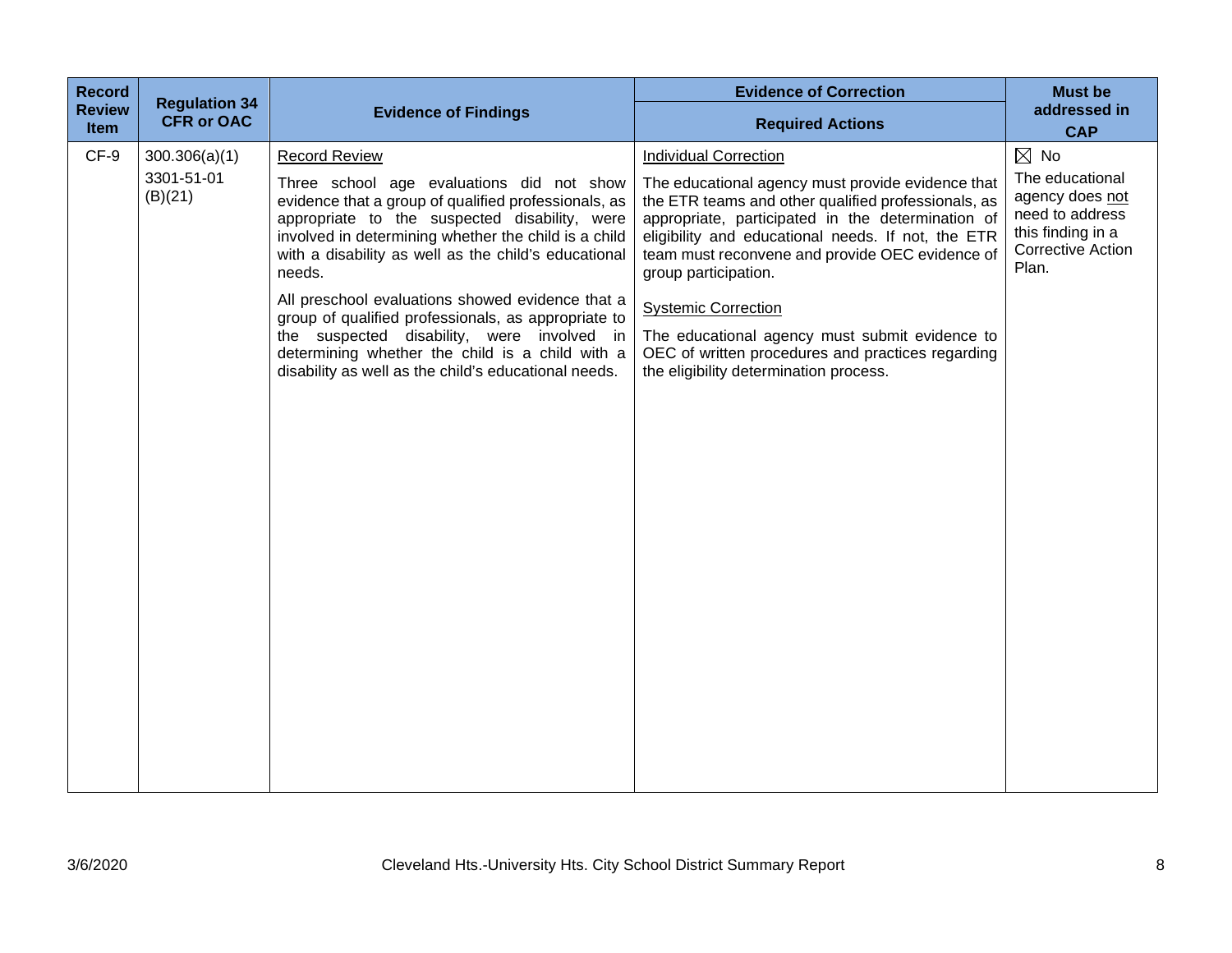## **Component 2: Delivery of Services**

*Each educational agency shall have policies, procedures and practices to ensure that each child with a disability has an IEP that is developed, reviewed, and revised in a meeting and implemented in accordance with 300.320 through 300.324.*

| <b>Record</b>                | <b>Regulation 34</b>                                      |                                                                                                                                                                                                                                                                                                                                                                                                                                                                                                                                                                                                                                                                                                                                                                                                                                                                                                                                                                                                                                                                                                                                                                                                                                                                                     | <b>Evidence of Correction</b>                                                                                                                                                                                                                                                                                                                                                                                                                   | <b>Must be addressed</b>                                                                                         |
|------------------------------|-----------------------------------------------------------|-------------------------------------------------------------------------------------------------------------------------------------------------------------------------------------------------------------------------------------------------------------------------------------------------------------------------------------------------------------------------------------------------------------------------------------------------------------------------------------------------------------------------------------------------------------------------------------------------------------------------------------------------------------------------------------------------------------------------------------------------------------------------------------------------------------------------------------------------------------------------------------------------------------------------------------------------------------------------------------------------------------------------------------------------------------------------------------------------------------------------------------------------------------------------------------------------------------------------------------------------------------------------------------|-------------------------------------------------------------------------------------------------------------------------------------------------------------------------------------------------------------------------------------------------------------------------------------------------------------------------------------------------------------------------------------------------------------------------------------------------|------------------------------------------------------------------------------------------------------------------|
| <b>Review</b><br><b>Item</b> | <b>CFR or OAC</b>                                         | <b>Evidence of Findings</b>                                                                                                                                                                                                                                                                                                                                                                                                                                                                                                                                                                                                                                                                                                                                                                                                                                                                                                                                                                                                                                                                                                                                                                                                                                                         | <b>Required Actions</b>                                                                                                                                                                                                                                                                                                                                                                                                                         | in CAP                                                                                                           |
| $DS-1$                       | SPP Indicator 13<br>$300.320$ (b)<br>3301-51-07<br>(H)(2) | <b>Record Review</b><br>Seven school age IEPs did not show evidence<br>that the postsecondary transition plan met all<br>eight required elements of the IDEA for the<br>student, specifically in the following area(s):<br>1. There are appropriate<br>measurable<br>postsecondary goal(s).<br>2. The postsecondary goals are updated<br>annually.<br>3. The postsecondary goals were based on<br>age appropriate transition assessment<br>(AATA).<br>4. There are transition services that will<br>reasonably enable the student to meet the<br>postsecondary goal(s).<br>5. The transition services include courses of<br>study that will reasonably enable the<br>student to meet the postsecondary<br>$goal(s)$ .<br>6. The annual goal(s) are related to the<br>student's transition service needs.<br>7. There is evidence the student was invited<br>to the IEP Team Meeting where transition<br>services were discussed.<br>8. When appropriate, there is evidence that a<br>representative of any participating agency<br>was invited to the IEP Team Meeting.<br><b>Interviews</b><br>The secondary transition planning process was<br>not well-understood across all appropriate<br>buildings. The responsibilities for developing<br>section 5 of the IEP were unclear. | <b>Individual Correction</b><br>The educational agency must reconvene the teams<br>to review and correct the postsecondary transition<br>plan for the IEPs identified as noncompliant or<br>provide documentation of the student's withdrawal<br>date from the educational agency.<br><b>Systemic Correction</b><br>The educational agency must submit evidence to<br>OEC of written procedures and practices regarding<br>transition services. | $\boxtimes$ Yes<br>The educational<br>agency needs to<br>address this finding<br>in a Corrective<br>Action Plan. |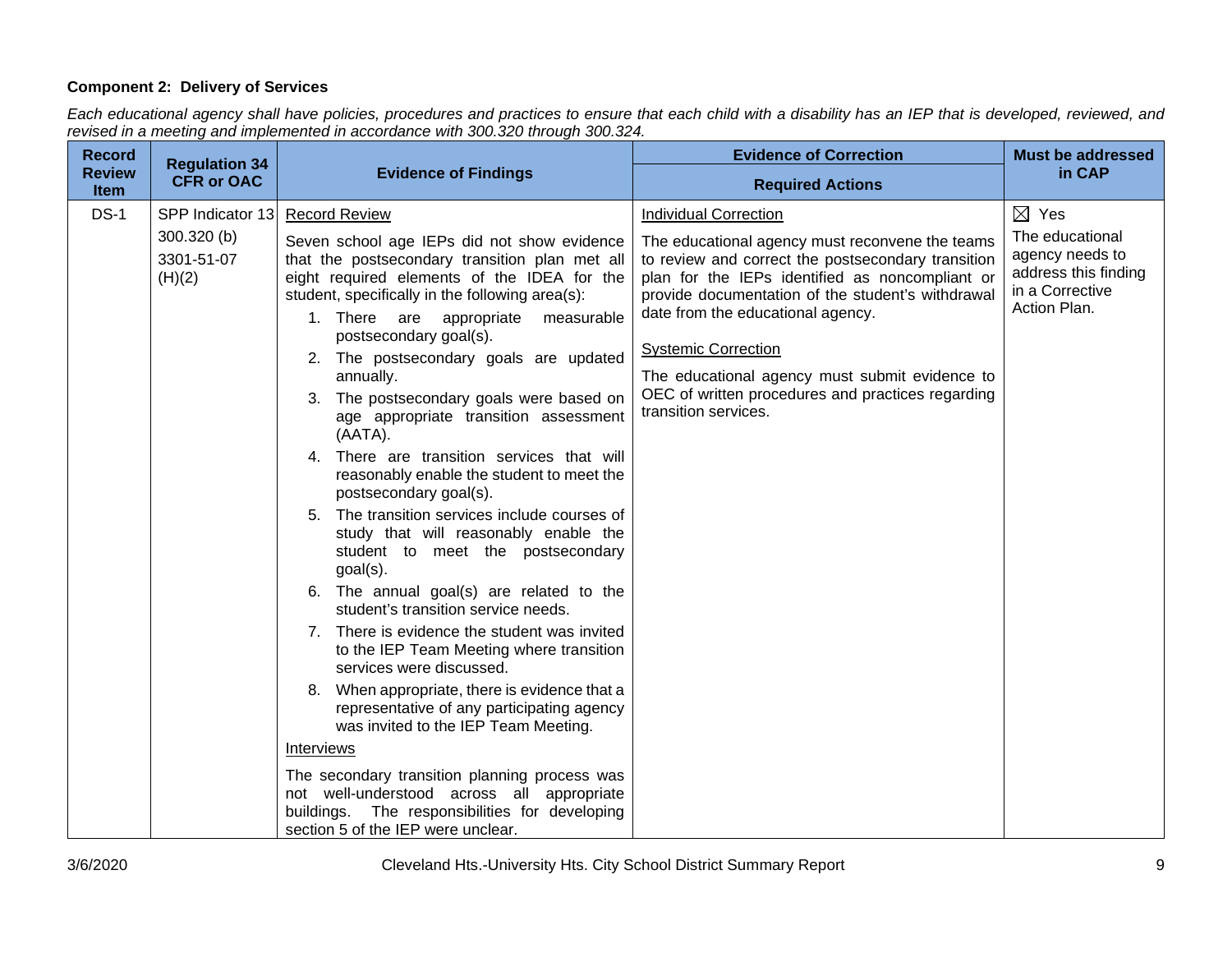| <b>Record</b>         | <b>Regulation 34</b> |                                                                                                                                                                                                                                                                                                                                                                                                                                                                                                                                                                                                                                                                                                                                               | <b>Evidence of Correction</b>                                                                                                                                                                                                                                                                                                                                                                                                                                                                                                                                                                                                                                                                                                                                 | <b>Must be addressed</b>                                                                                                                              |
|-----------------------|----------------------|-----------------------------------------------------------------------------------------------------------------------------------------------------------------------------------------------------------------------------------------------------------------------------------------------------------------------------------------------------------------------------------------------------------------------------------------------------------------------------------------------------------------------------------------------------------------------------------------------------------------------------------------------------------------------------------------------------------------------------------------------|---------------------------------------------------------------------------------------------------------------------------------------------------------------------------------------------------------------------------------------------------------------------------------------------------------------------------------------------------------------------------------------------------------------------------------------------------------------------------------------------------------------------------------------------------------------------------------------------------------------------------------------------------------------------------------------------------------------------------------------------------------------|-------------------------------------------------------------------------------------------------------------------------------------------------------|
| <b>Review</b><br>Item | <b>CFR or OAC</b>    | <b>Evidence of Findings</b>                                                                                                                                                                                                                                                                                                                                                                                                                                                                                                                                                                                                                                                                                                                   | <b>Required Actions</b>                                                                                                                                                                                                                                                                                                                                                                                                                                                                                                                                                                                                                                                                                                                                       | in CAP                                                                                                                                                |
|                       |                      | <b>Other Considerations</b><br>The district has many and varied transition<br>services processes and programs that are<br>available to transition-age students, however, not<br>all staff members are aware of, or have access to,<br>this range of services. There are several well-<br>trained and effective individuals who provide<br>individualized transition services, but this is<br>inconsistent across the district.                                                                                                                                                                                                                                                                                                                |                                                                                                                                                                                                                                                                                                                                                                                                                                                                                                                                                                                                                                                                                                                                                               |                                                                                                                                                       |
| <b>DS-2</b>           | 300.320(a)(1)        | <b>Record Review</b><br>Twenty-one (21) school age and four preschool<br>IEPs did not contain Present Levels of Academic<br>Achievement and Functional Performance<br>(PLOP) that addressed the needs of the student.<br>Interviews<br>There is a persistent lack of understanding across<br>staff members regarding the required contents of<br>the present levels for IEP goals.<br>This points to an opportunity to further deploy and<br>develop already existing training and technical<br>assistance in this area.<br><b>Other Considerations</b><br>Record reviews revealed that present levels often<br>lacked clear baseline data that directly reflected<br>established<br>the<br>measurement<br>in.<br>the<br>corresponding goals. | <b>Individual Correction</b><br>The educational agency must reconvene the IEP<br>teams of the IEPs identified as noncompliant to<br>review and amend the PLOP related to each goal to<br>include:<br>Summary of current daily academic/<br>behavior and/ or functional performance<br>(strengths and needs) compared to<br>expected grade level standards in order to<br>provide a frame of reference;<br>The present levels must directly relate to the<br>goal measurement; and<br>Baseline data provided for developing a<br>measurable goal.<br><b>Systemic Correction</b><br>The educational agency must submit evidence to<br>OEC of written procedures and practices regarding<br>the review of current academic/functional data when<br>writing IEPs. | $\boxtimes$ Yes<br>The educational<br>agency needs to<br>address this finding<br>in a Corrective<br>Action Plan (for<br>School Age and<br>Preschool). |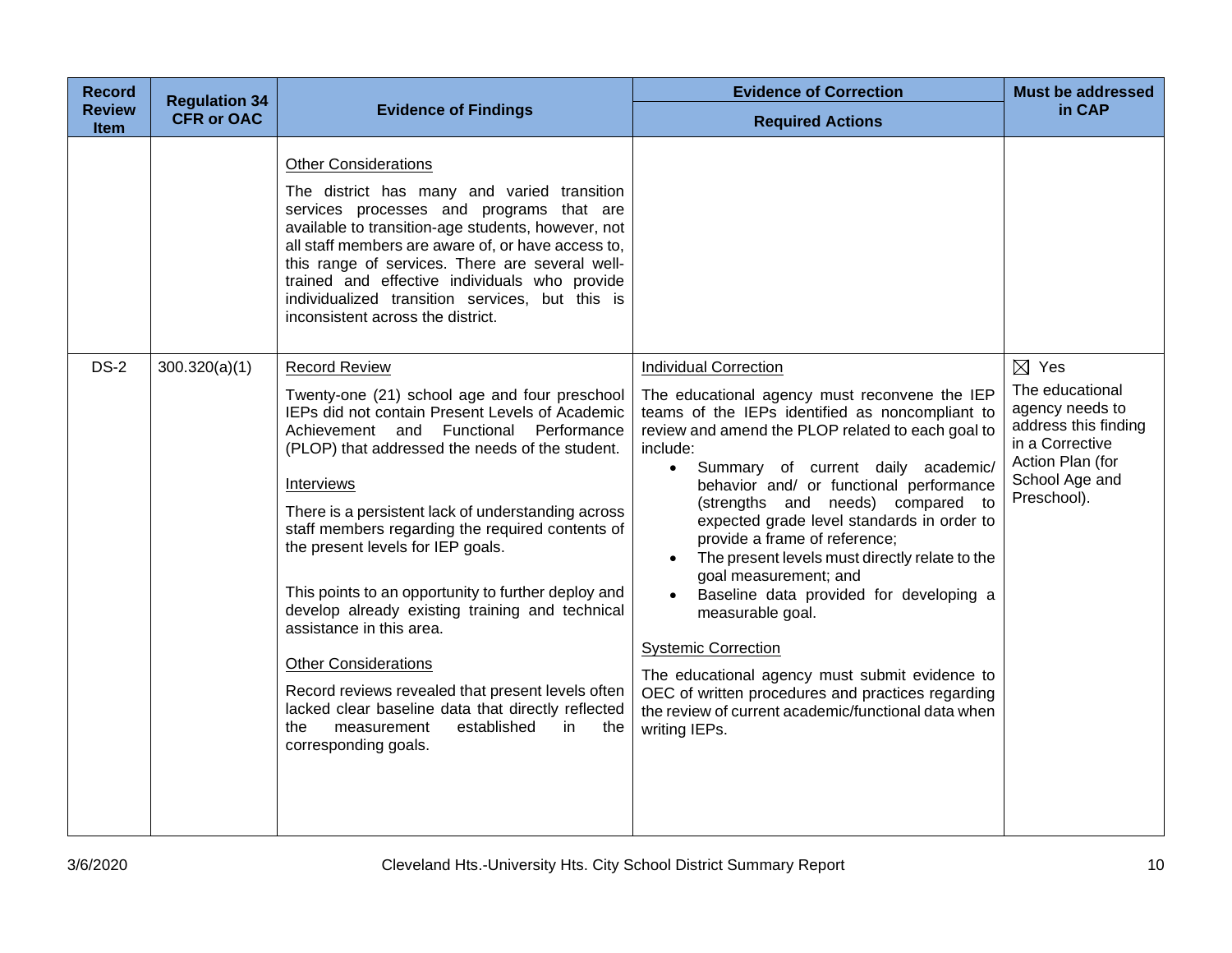| <b>Record</b>                | <b>Regulation 34</b> |                                                                                                                                                                                                                                                                                                                                                                                                                                                                                                                                                                                             | <b>Evidence of Correction</b>                                                                                                                                                                                                                                                                                                                                                                                                                                                                                                                                                                                                                                                                                                                                                            | <b>Must be addressed</b>                                                                                                                              |
|------------------------------|----------------------|---------------------------------------------------------------------------------------------------------------------------------------------------------------------------------------------------------------------------------------------------------------------------------------------------------------------------------------------------------------------------------------------------------------------------------------------------------------------------------------------------------------------------------------------------------------------------------------------|------------------------------------------------------------------------------------------------------------------------------------------------------------------------------------------------------------------------------------------------------------------------------------------------------------------------------------------------------------------------------------------------------------------------------------------------------------------------------------------------------------------------------------------------------------------------------------------------------------------------------------------------------------------------------------------------------------------------------------------------------------------------------------------|-------------------------------------------------------------------------------------------------------------------------------------------------------|
| <b>Review</b><br><b>Item</b> | <b>CFR or OAC</b>    | <b>Evidence of Findings</b>                                                                                                                                                                                                                                                                                                                                                                                                                                                                                                                                                                 | <b>Required Actions</b>                                                                                                                                                                                                                                                                                                                                                                                                                                                                                                                                                                                                                                                                                                                                                                  | in CAP                                                                                                                                                |
| $DS-3$                       | 300.320(a)(2)(i)     | <b>Record Review</b><br>Fifteen (15) school age and four preschool IEPs<br>did not contain measurable annual goals.<br>Interviews<br>Training in this area has been developed and<br>deployed to some extent, however, several staff<br>members feel that they do not have opportunities<br>to participate in training, or to meet with<br>colleagues to discuss special education issues<br>and processes.<br><b>Other Considerations</b><br>At times, the IEP goals lacked clarity of behaviors<br>expected and of the specific measurements for<br>achievement and mastery of the goals. | <b>Individual Correction</b><br>The educational agency must reconvene the teams<br>of the IEPs identified as noncompliant to review and<br>amend annual goals to contain the following critical<br>elements:<br>1. Clearly defined behavior: the specific action<br>the child will be expected to perform.<br>2. The condition (situation, setting or given<br>material) under which the behavior is to be<br>performed.<br>3. Performance criteria desired: the level the<br>child must demonstrate for mastery and the<br>number of times the child must demonstrate<br>the skill or behavior.<br><b>Systemic Correction</b><br>The educational agency must submit evidence to<br>OEC of written procedures and practices regarding<br>the development of measurable annual IEP goals. | $\boxtimes$ Yes<br>The educational<br>agency needs to<br>address this finding<br>in a Corrective<br>Action Plan (for<br>School age and<br>Preschool). |
| $DS-4$                       | 300.320(a)(2)(i)     | <b>Record Review</b><br>One school age IEP did not contain annual goals<br>that address the child's academic area(s) of need.<br>All preschool IEPs contained annual goals that<br>address the child's academic area(s) of need.                                                                                                                                                                                                                                                                                                                                                            | <b>Individual Correction</b><br>The educational agency must reconvene the team<br>of the IEP identified as noncompliant to review and<br>amend the IEP. Annual goals must address the<br>academic needs of the child unless the team<br>provides evidence that the goals were prioritized<br>based on the severity of the needs of the child.<br><b>Systemic Correction</b><br>The educational agency must submit evidence to<br>OEC of written procedures and practices regarding<br>the IEP process of addressing identified academic<br>needs.                                                                                                                                                                                                                                        | $\boxtimes$ No<br>The educational<br>agency does not<br>need to address this<br>finding in a<br><b>Corrective Action</b><br>Plan.                     |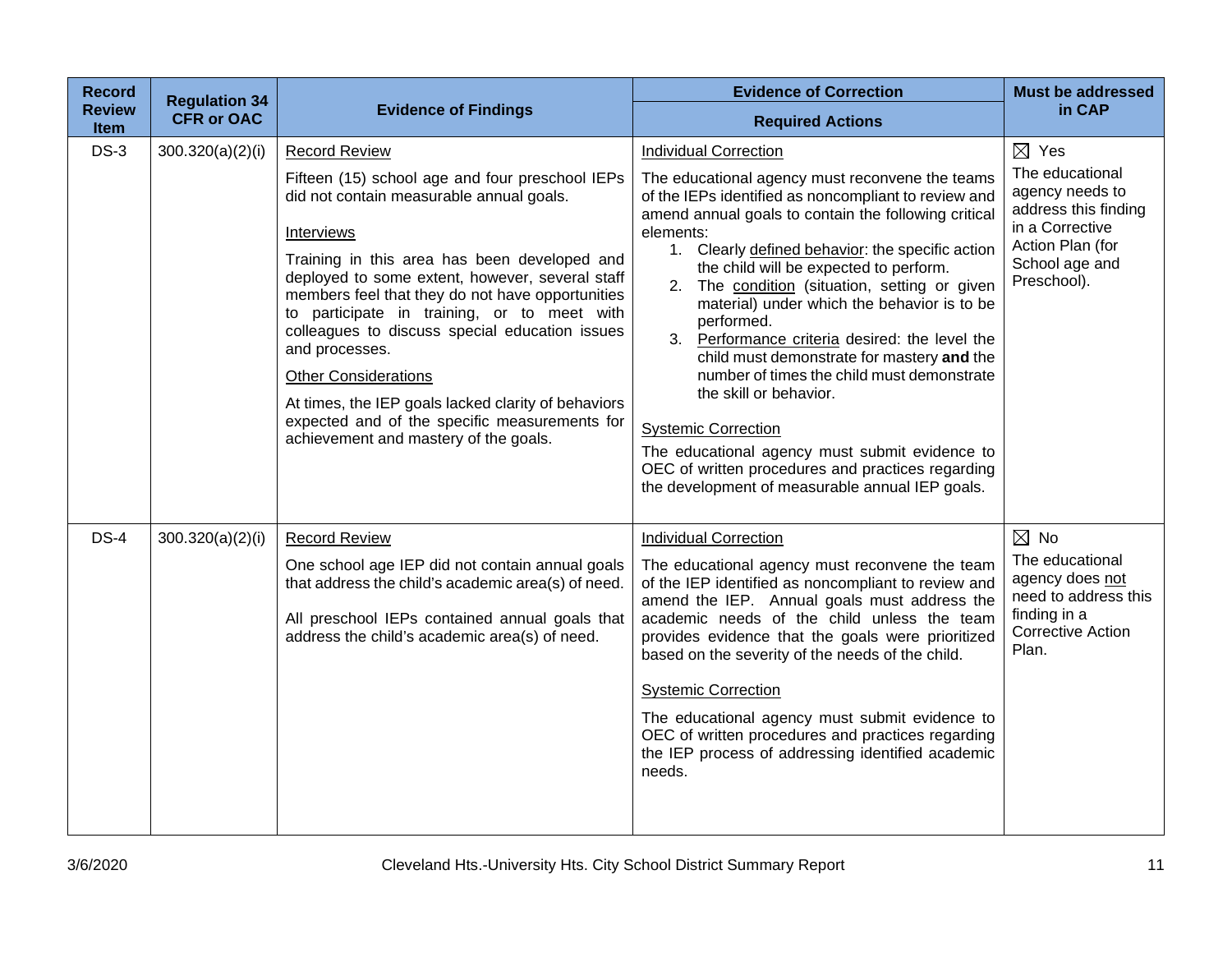| <b>Record</b>                | <b>Regulation 34</b>                        |                                                                                                                                                                                                                                                                                                                                                                                                                                                                                                                                                                                                                                                                                                                           | <b>Evidence of Correction</b>                                                                                                                                                                                                                                                                                                                                                                                                                                                                                                                           | <b>Must be addressed</b>                                                                                                          |
|------------------------------|---------------------------------------------|---------------------------------------------------------------------------------------------------------------------------------------------------------------------------------------------------------------------------------------------------------------------------------------------------------------------------------------------------------------------------------------------------------------------------------------------------------------------------------------------------------------------------------------------------------------------------------------------------------------------------------------------------------------------------------------------------------------------------|---------------------------------------------------------------------------------------------------------------------------------------------------------------------------------------------------------------------------------------------------------------------------------------------------------------------------------------------------------------------------------------------------------------------------------------------------------------------------------------------------------------------------------------------------------|-----------------------------------------------------------------------------------------------------------------------------------|
| <b>Review</b><br><b>Item</b> | <b>CFR or OAC</b>                           | <b>Evidence of Findings</b>                                                                                                                                                                                                                                                                                                                                                                                                                                                                                                                                                                                                                                                                                               | <b>Required Actions</b>                                                                                                                                                                                                                                                                                                                                                                                                                                                                                                                                 | in CAP                                                                                                                            |
| <b>DS-5</b>                  | 300.320(a)(2)(i)                            | <b>Record Review</b><br>Two school age IEPs did not contain annual goals<br>that address the child's functional area(s) of need.<br>All preschool IEPs contained annual goals that<br>address the child's functional area(s) of need.                                                                                                                                                                                                                                                                                                                                                                                                                                                                                     | <b>Individual Correction</b><br>The educational agency must reconvene the teams<br>of the IEPs identified as noncompliant to review and<br>amend the IEP. Annual goals must address the<br>functional needs of the child unless the team<br>provides evidence that the goals were prioritized<br>based on the severity of the needs of the child.<br><b>Systemic Correction</b><br>The educational agency must submit evidence to<br>OEC of written procedures and practices regarding<br>the IEP process of addressing identified functional<br>needs. | $\boxtimes$ No<br>The educational<br>agency does not<br>need to address this<br>finding in a<br><b>Corrective Action</b><br>Plan. |
| $DS-6$                       | 300.320(a)(4)<br>3301-51-07<br>(H)(1)(e)(i) | <b>Record Review</b><br>Six school age IEPs did not contain a statement<br>of specially designed instruction that addresses<br>the individual needs of the child and supports the<br>annual goals.<br>All preschool IEPs contained a statement of<br>specially designed instruction that addresses the<br>individual needs of the child and supports the<br>annual goals<br><b>Other Considerations</b><br>In some cases, the specially designed instruction<br>was generic in nature and not individualized to the<br>needs of the student described in the present<br>levels and goals. Other examples lacked specific<br>instructional reference<br>and<br>listed<br>only<br>accommodations or instructional settings. | <b>Individual Correction</b><br>The educational agency must reconvene the teams<br>of the IEPs identified as noncompliant to review and<br>amend the specially designed instruction, as<br>appropriate, to address the needs of the child.<br><b>Systemic Correction</b><br>The educational agency must submit evidence to<br>OEC of written procedures and practices regarding<br>the IEP process of determining specially designed<br>instruction.                                                                                                    | $\boxtimes$ No<br>The educational<br>agency does not<br>need to address this<br>finding in a<br><b>Corrective Action</b><br>Plan. |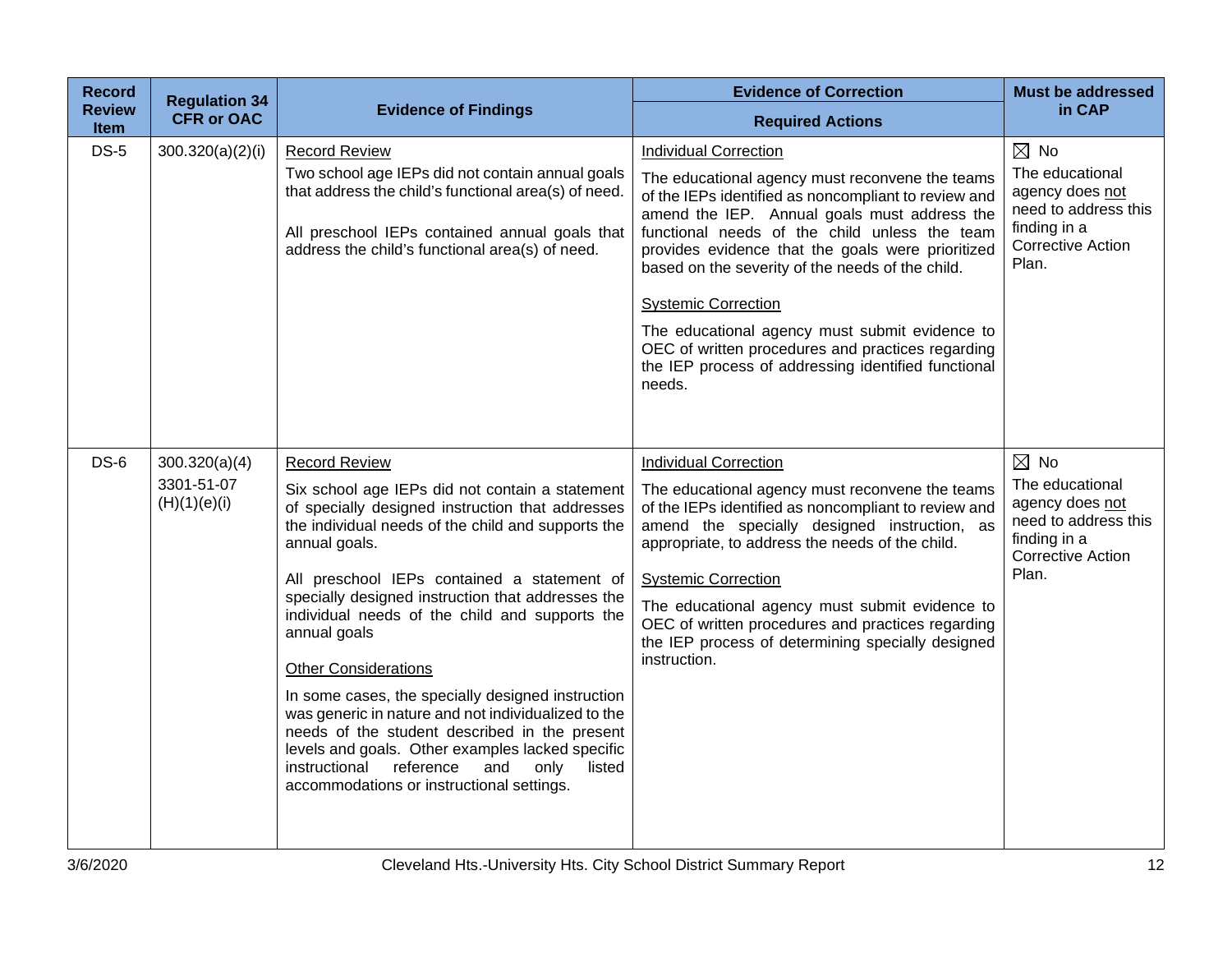| <b>Record</b>                | <b>Regulation 34</b>                                                                                                                                                                                                                                         |                                                                                                                                                                                                                                                                                                                                                                                                                                                                                                                                                            | <b>Evidence of Correction</b>                                                                                                                                                                                          | <b>Must be addressed</b>                                                                               |
|------------------------------|--------------------------------------------------------------------------------------------------------------------------------------------------------------------------------------------------------------------------------------------------------------|------------------------------------------------------------------------------------------------------------------------------------------------------------------------------------------------------------------------------------------------------------------------------------------------------------------------------------------------------------------------------------------------------------------------------------------------------------------------------------------------------------------------------------------------------------|------------------------------------------------------------------------------------------------------------------------------------------------------------------------------------------------------------------------|--------------------------------------------------------------------------------------------------------|
| <b>Review</b><br><b>Item</b> | <b>CFR or OAC</b>                                                                                                                                                                                                                                            | <b>Evidence of Findings</b>                                                                                                                                                                                                                                                                                                                                                                                                                                                                                                                                | <b>Required Actions</b>                                                                                                                                                                                                | in CAP                                                                                                 |
| <b>DS-7</b>                  | 300.320(a)(7)                                                                                                                                                                                                                                                | <b>Record Review</b>                                                                                                                                                                                                                                                                                                                                                                                                                                                                                                                                       | <b>Individual Correction</b>                                                                                                                                                                                           | $\boxtimes$ No                                                                                         |
|                              | 3301-51-07<br>(H)(1)(i)                                                                                                                                                                                                                                      | Four school age IEPs and one preschool IEP did<br>not indicate the location where the specially<br>designed instruction will be provided.                                                                                                                                                                                                                                                                                                                                                                                                                  | The educational agency must reconvene the teams<br>of the IEPs identified as noncompliant to review and<br>amend the location where the specially designed<br>instruction will be provided.                            | The educational<br>agency does not<br>need to address this<br>finding in a<br><b>Corrective Action</b> |
|                              |                                                                                                                                                                                                                                                              | <b>Other Considerations</b><br>Locations must be separated for amount of time                                                                                                                                                                                                                                                                                                                                                                                                                                                                              | <b>Systemic Correction</b>                                                                                                                                                                                             | Plan.                                                                                                  |
|                              |                                                                                                                                                                                                                                                              | and frequency in each, or for multiple individuals<br>providing instruction (intervention specialists or<br>related service providers).                                                                                                                                                                                                                                                                                                                                                                                                                    | The educational agency must submit evidence to<br>OEC of written procedures and practices regarding<br>the IEP process of determining the location where<br>specially designed instruction will occur.                 |                                                                                                        |
| $DS-8$                       | 300.320(a)(7)                                                                                                                                                                                                                                                | <b>Record Review</b>                                                                                                                                                                                                                                                                                                                                                                                                                                                                                                                                       | <b>Individual Correction</b>                                                                                                                                                                                           | $\boxtimes$ No                                                                                         |
|                              | 3301-51-07<br>Four school age IEPs did not indicate the amount<br>(H)(1)(i)<br>of time and frequency of the specially designed<br>instruction.<br>All preschool IEPs indicated the amount of time<br>and frequency of the specially designed<br>instruction. | The educational agency must reconvene the teams<br>of the IEPs identified as noncompliant to review and<br>amend the amount of time and frequency of the<br>specially designed instruction.<br><b>Systemic Correction</b>                                                                                                                                                                                                                                                                                                                                  | The educational<br>agency does not<br>need to address this<br>finding in a<br><b>Corrective Action</b><br>Plan.                                                                                                        |                                                                                                        |
|                              |                                                                                                                                                                                                                                                              | <b>Other Considerations</b><br>Amount of time and frequency must be explained<br>in terms of each provider listed (intervention<br>specialists or related service providers).<br>Intervention specialists and related service<br>providers are both able to deliver Specially<br>Designed Instruction (SDI). However, if a general<br>education teacher is assigned to assist in the<br>delivery of SDI, they must be included in supports<br>for school personnel.<br>General education<br>teachers, by themselves, cannot be listed as<br>providing SDI. | The educational agency must submit evidence to<br>OEC of written procedures and practices regarding<br>the IEP process of determining the amount and<br>frequency of specially designed instruction to be<br>provided. |                                                                                                        |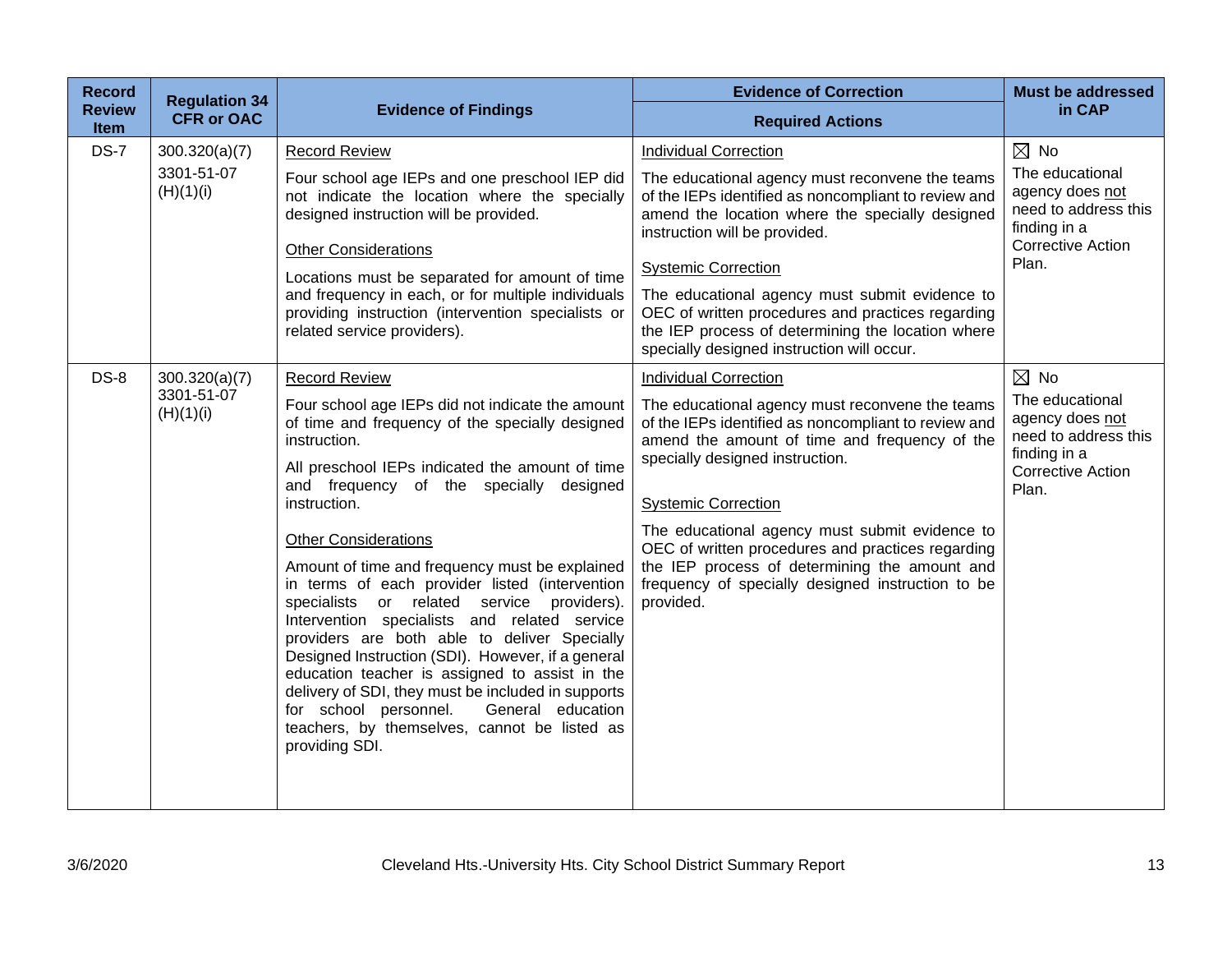| <b>Record</b>                | <b>Regulation 34</b>                     |                                                                                                                                                                                                                                                                                             | <b>Evidence of Correction</b>                                                                                                                                                                                                                                                                                                                                                                                                                                                  | <b>Must be addressed</b>                                                                                                                  |
|------------------------------|------------------------------------------|---------------------------------------------------------------------------------------------------------------------------------------------------------------------------------------------------------------------------------------------------------------------------------------------|--------------------------------------------------------------------------------------------------------------------------------------------------------------------------------------------------------------------------------------------------------------------------------------------------------------------------------------------------------------------------------------------------------------------------------------------------------------------------------|-------------------------------------------------------------------------------------------------------------------------------------------|
| <b>Review</b><br><b>Item</b> | <b>CFR or OAC</b>                        | <b>Evidence of Findings</b>                                                                                                                                                                                                                                                                 | <b>Required Actions</b>                                                                                                                                                                                                                                                                                                                                                                                                                                                        | in CAP                                                                                                                                    |
| <b>DS-9</b>                  | 300.320(a)(4)<br>3301-51-07<br>(H)(1)(e) | <b>Record Review</b><br>One school age IEP did not identify related<br>services that address the needs of the child and<br>support the annual goals.<br>All applicable preschool IEPs identified related<br>services that address the needs of the child and<br>support the annual goals.   | <b>Individual Correction</b><br>The educational agency must reconvene the teams<br>of the IEPs identified as noncompliant to review and<br>amend the IEP to include related services that were<br>identified as needed in the IEP.<br><b>Systemic Correction</b><br>The educational agency must submit evidence to<br>OEC of written procedures and practices regarding<br>the IEP process of addressing identified related<br>service needs.                                  | $\boxtimes$ No<br>The educational<br>agency does not<br>need to address this<br>finding in a<br><b>Corrective Action</b><br>Plan.         |
| <b>DS-10</b>                 | 300.320(a)(7)<br>3301-51-07<br>(H)(1)(i) | <b>Record Review</b><br>Two school age IEPs and two preschool IEP did<br>not indicate the location where the related<br>services will be provided.<br><b>Other Considerations</b><br>Locations must be separated for amount of time<br>and frequency in each.                               | <b>Individual Correction</b><br>The educational agency must reconvene the teams<br>of the IEPs identified as noncompliant to review and<br>amend the IEP to include the location where the<br>related services will be provided.<br><b>Systemic Correction</b><br>The educational agency must submit evidence to<br>OEC of written procedures and practices regarding<br>the IEP process of determining the location where<br>related services will occur.                     | $\boxtimes$ Yes<br>The educational<br>agency needs to<br>address this finding<br>in a Corrective<br>Action Plan (for<br>Preschool only).  |
| <b>DS-11</b>                 | 300.320(a)(7)<br>3301-51-07<br>(H)(1)(i) | <b>Record Review</b><br>Three school age IEPs did not indicate the<br>amount of time, duration and frequency of the<br>related services to be provided.<br>All applicable preschool IEPs indicated the<br>amount of time, duration and frequency of the<br>related services to be provided. | <b>Individual Correction</b><br>The educational agency must reconvene the teams<br>of the IEPs identified as noncompliant to review and<br>amend on the IEP the amount of time and frequency<br>of the related services to be provided.<br><b>Systemic Correction</b><br>The educational agency must submit evidence to<br>OEC of written procedures and practices regarding<br>the IEP process of determining the amount and<br>frequency of related services to be provided. | $\boxtimes$ Yes<br>The educational<br>agency needs to<br>address this finding<br>in a Corrective<br>Action Plan (for<br>School age only). |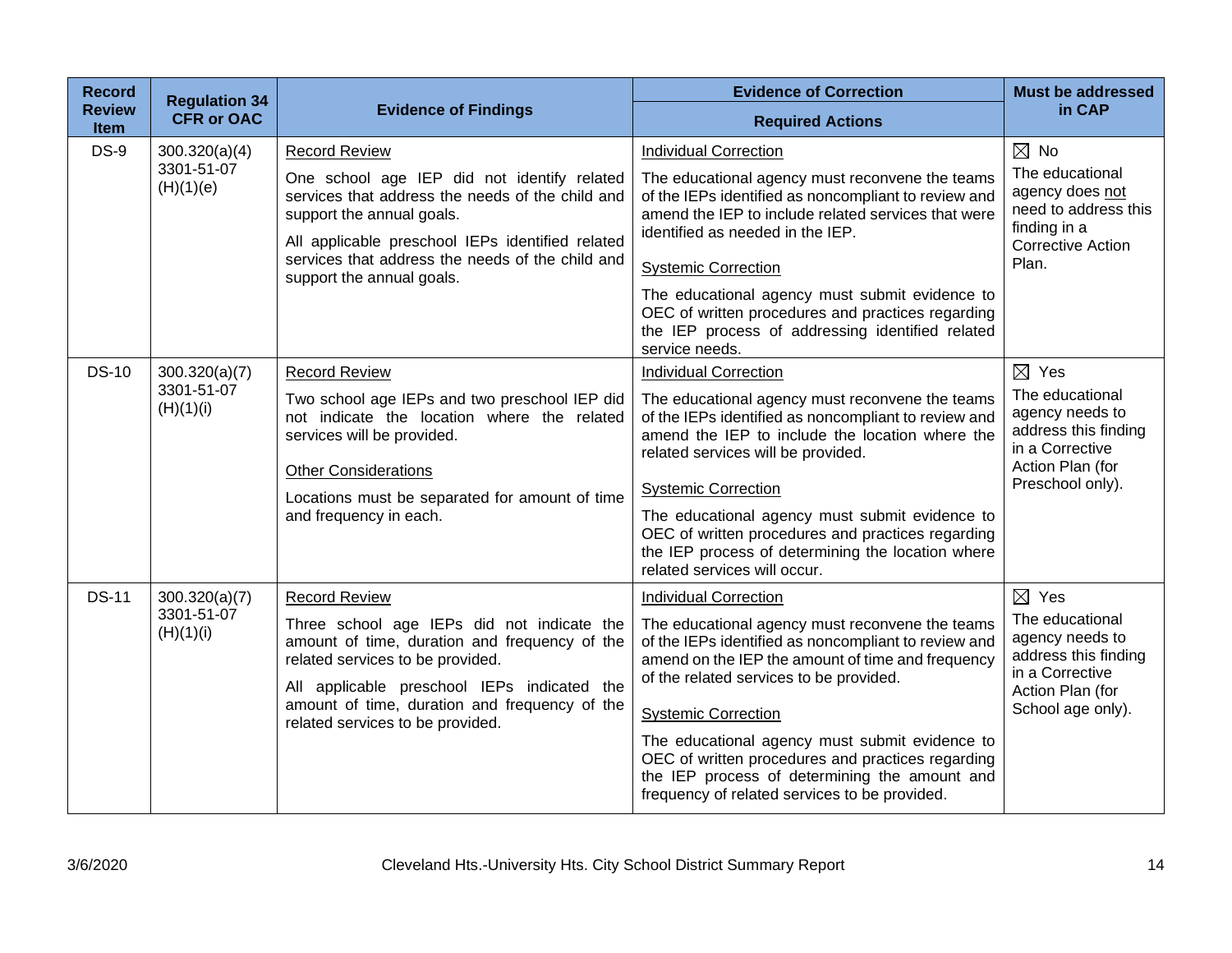| <b>Record</b><br><b>Review</b> | <b>Regulation 34</b><br><b>CFR or OAC</b> | <b>Evidence of Findings</b>                                                                                                                                                                                                                                                                                                                                                                                                                                                                                                           | <b>Evidence of Correction</b>                                                                                                                                                                                                                                                                                                                                                                                                                                | <b>Must be addressed</b><br>in CAP                                                                                                 |
|--------------------------------|-------------------------------------------|---------------------------------------------------------------------------------------------------------------------------------------------------------------------------------------------------------------------------------------------------------------------------------------------------------------------------------------------------------------------------------------------------------------------------------------------------------------------------------------------------------------------------------------|--------------------------------------------------------------------------------------------------------------------------------------------------------------------------------------------------------------------------------------------------------------------------------------------------------------------------------------------------------------------------------------------------------------------------------------------------------------|------------------------------------------------------------------------------------------------------------------------------------|
| <b>Item</b>                    |                                           |                                                                                                                                                                                                                                                                                                                                                                                                                                                                                                                                       | <b>Required Actions</b>                                                                                                                                                                                                                                                                                                                                                                                                                                      |                                                                                                                                    |
| <b>DS-12</b>                   | 300.324(a)(2)(v)                          | <b>Record Review</b>                                                                                                                                                                                                                                                                                                                                                                                                                                                                                                                  | <b>Individual Correction</b>                                                                                                                                                                                                                                                                                                                                                                                                                                 | $\boxtimes$ Yes                                                                                                                    |
|                                | 3301-51-<br>01(B)(3)                      | Three school age IEPs did not identify assistive<br>technology to enable the child to be involved and<br>make progress in the general education<br>curriculum.<br><b>Other Considerations</b>                                                                                                                                                                                                                                                                                                                                         | The educational agency must reconvene the teams<br>of the IEPs identified as noncompliant to review<br>assistive technology and/or services that would<br>directly assist the child with a disability to increase,<br>maintain, or improve their functional capabilities and<br>include them on the IEP.                                                                                                                                                     | The educational<br>agency needs to<br>address this finding<br>in a Corrective<br>Action Plan (for<br>School age only).             |
|                                |                                           | Assistive technology must describe what will be                                                                                                                                                                                                                                                                                                                                                                                                                                                                                       |                                                                                                                                                                                                                                                                                                                                                                                                                                                              |                                                                                                                                    |
|                                |                                           | provided to the student, for what purpose, under                                                                                                                                                                                                                                                                                                                                                                                                                                                                                      | <b>Systemic Correction</b>                                                                                                                                                                                                                                                                                                                                                                                                                                   |                                                                                                                                    |
|                                |                                           | what conditions, how often, and to what extent.                                                                                                                                                                                                                                                                                                                                                                                                                                                                                       | The educational agency must submit evidence to<br>OEC of written procedures and practices regarding<br>assistive technology.                                                                                                                                                                                                                                                                                                                                 |                                                                                                                                    |
| <b>DS-13</b>                   | 300.320(a)(6)(i)                          | <b>Record Review</b>                                                                                                                                                                                                                                                                                                                                                                                                                                                                                                                  | <b>Individual Correction</b>                                                                                                                                                                                                                                                                                                                                                                                                                                 | $\boxtimes$ Yes                                                                                                                    |
|                                | 3301-51-07<br>(H)(1)(g)                   | Thirteen (13) school age IEPs and two preschool<br>IEPs did not identify accommodations provided to<br>enable the child to be involved and make progress<br>in the general education curriculum.<br>Interviews<br>The need for and use of accommodations was<br>misunderstood by some staff members, indicating<br>a need for training and technical support in this<br>area.<br><b>Other Considerations</b><br>Record reviews revealed that accommodations<br>should include the conditions for and extent of the<br>accommodations. | The educational agency must reconvene the teams<br>of the IEPs identified as noncompliant to review the<br>accommodations that would directly assist the child<br>to access the course content without altering the<br>scope or complexity of the information taught and<br>include them on the IEP.<br><b>Systemic Correction</b><br>The educational agency must submit evidence to<br>OEC of written procedures and practices regarding<br>accommodations. | The educational<br>agency needs to<br>address this finding<br>in a Corrective<br>Action Plan (for<br>School Age and<br>Preschool). |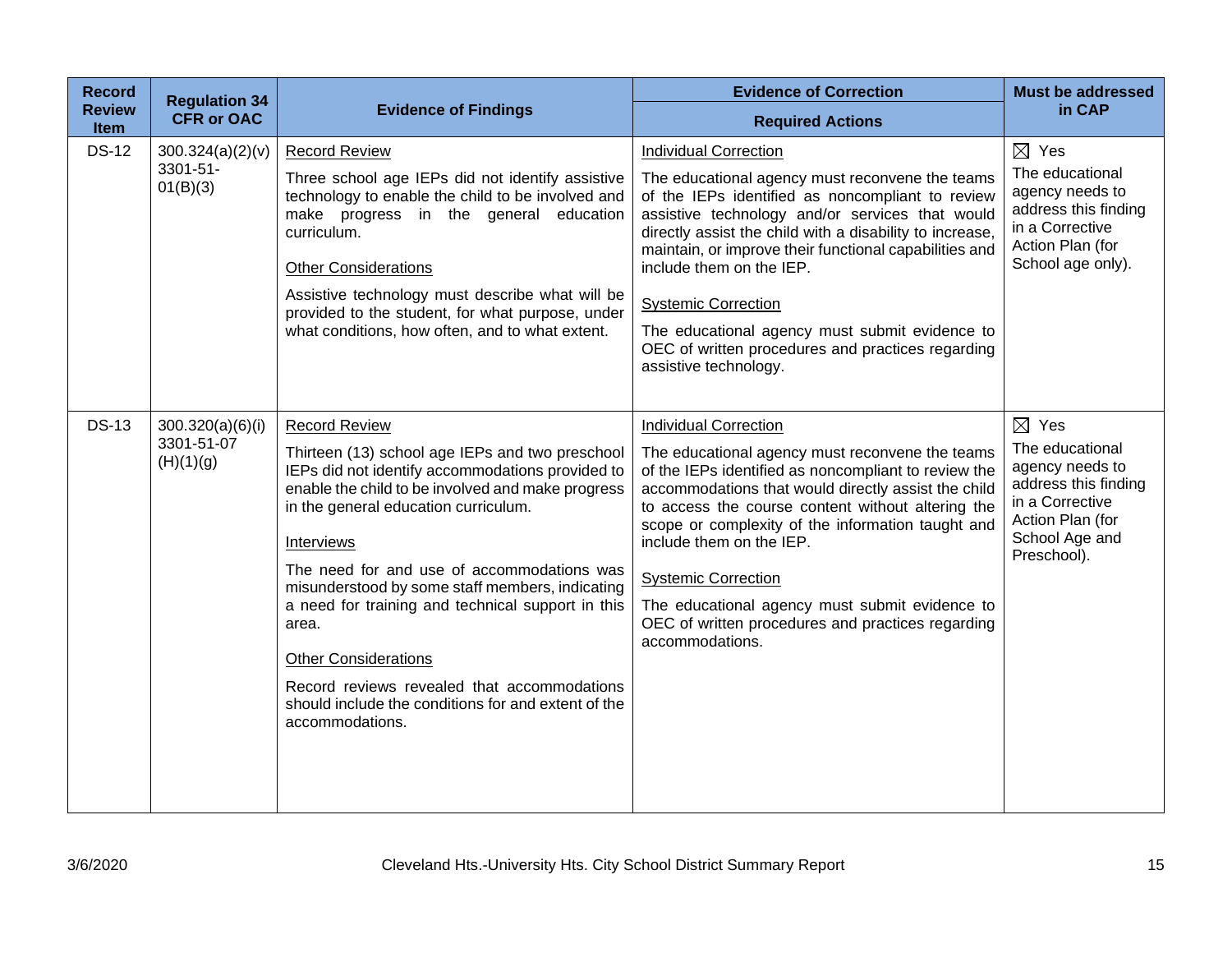| <b>Record</b><br><b>Review</b><br><b>Item</b> | <b>Regulation 34</b><br><b>CFR or OAC</b> | <b>Evidence of Findings</b>                                                                                                                                                                                                                                                                                                                                                                                                                                                                                                                                                                                                                                                                                                                                                    | <b>Evidence of Correction</b>                                                                                                                                                                                                                                                                                                                                                                                                                                                                                              | <b>Must be addressed</b><br>in CAP                                                                                                        |
|-----------------------------------------------|-------------------------------------------|--------------------------------------------------------------------------------------------------------------------------------------------------------------------------------------------------------------------------------------------------------------------------------------------------------------------------------------------------------------------------------------------------------------------------------------------------------------------------------------------------------------------------------------------------------------------------------------------------------------------------------------------------------------------------------------------------------------------------------------------------------------------------------|----------------------------------------------------------------------------------------------------------------------------------------------------------------------------------------------------------------------------------------------------------------------------------------------------------------------------------------------------------------------------------------------------------------------------------------------------------------------------------------------------------------------------|-------------------------------------------------------------------------------------------------------------------------------------------|
|                                               |                                           |                                                                                                                                                                                                                                                                                                                                                                                                                                                                                                                                                                                                                                                                                                                                                                                | <b>Required Actions</b>                                                                                                                                                                                                                                                                                                                                                                                                                                                                                                    |                                                                                                                                           |
| <b>DS-14</b>                                  | 300.320(a)(4)<br>3301-51-07<br>(H)(1)(e)  | <b>Record Review</b><br>Six school age IEPs did not identify modifications<br>to enable the child to be involved and make<br>progress in the general education curriculum.<br>All preschool IEPs identified modifications to<br>enable the child to be involved and make progress<br>in the general education curriculum.<br>Interviews<br>Some staff members were frustrated that<br>modifications apparently were not permitted<br>unless the student was being alternately<br>assessed, or that the staff members simply did not<br>know how to develop and apply modifications.<br><b>Other Considerations</b><br>The extent of and conditions for modifications<br>must be explained. Refer to the current level of<br>instruction, reading level or pace of instruction. | <b>Individual Correction</b><br>The educational agency must reconvene the teams<br>of the IEPs identified as noncompliant to review the<br>modifications that would alter the amount or<br>complexity of grade-level materials and would<br>enable the child to be involved and make progress<br>in the general education curriculum and include<br>them in the IEP<br><b>Systemic Correction</b><br>The educational agency must submit evidence to<br>OEC of written procedures and practices regarding<br>modifications. | $\boxtimes$ Yes<br>The educational<br>agency needs to<br>address this finding<br>in a Corrective<br>Action Plan (for<br>School age only). |
| <b>DS-15</b>                                  | 300.320(a)(4)<br>3301-51-07<br>(H)(1)(e)  | <b>Record Review</b><br>Six school age IEPs did not identify supports for<br>school personnel to enable the child to be<br>involved and make progress in the general<br>education curriculum.<br><b>Other Considerations</b><br>Many statements lacked clarity. This area must<br>describe what one adult will do for other adults in<br>relation to individual student (or student group)<br>needs.                                                                                                                                                                                                                                                                                                                                                                           | <b>Individual Correction</b><br>The educational agency must reconvene the teams<br>of the IEPs identified as noncompliant to review the<br>supports for school personnel that were identified by<br>the IEP team and define the supports on the IEP<br>including who will provide the support and when it<br>will take place."<br><b>Systemic Correction</b><br>The educational agency must submit evidence to<br>OEC of written procedures and practices regarding<br>supports for school personnel.                      | $\boxtimes$ Yes<br>The educational<br>agency needs to<br>address this finding<br>in a Corrective<br>Action Plan (for<br>School age only). |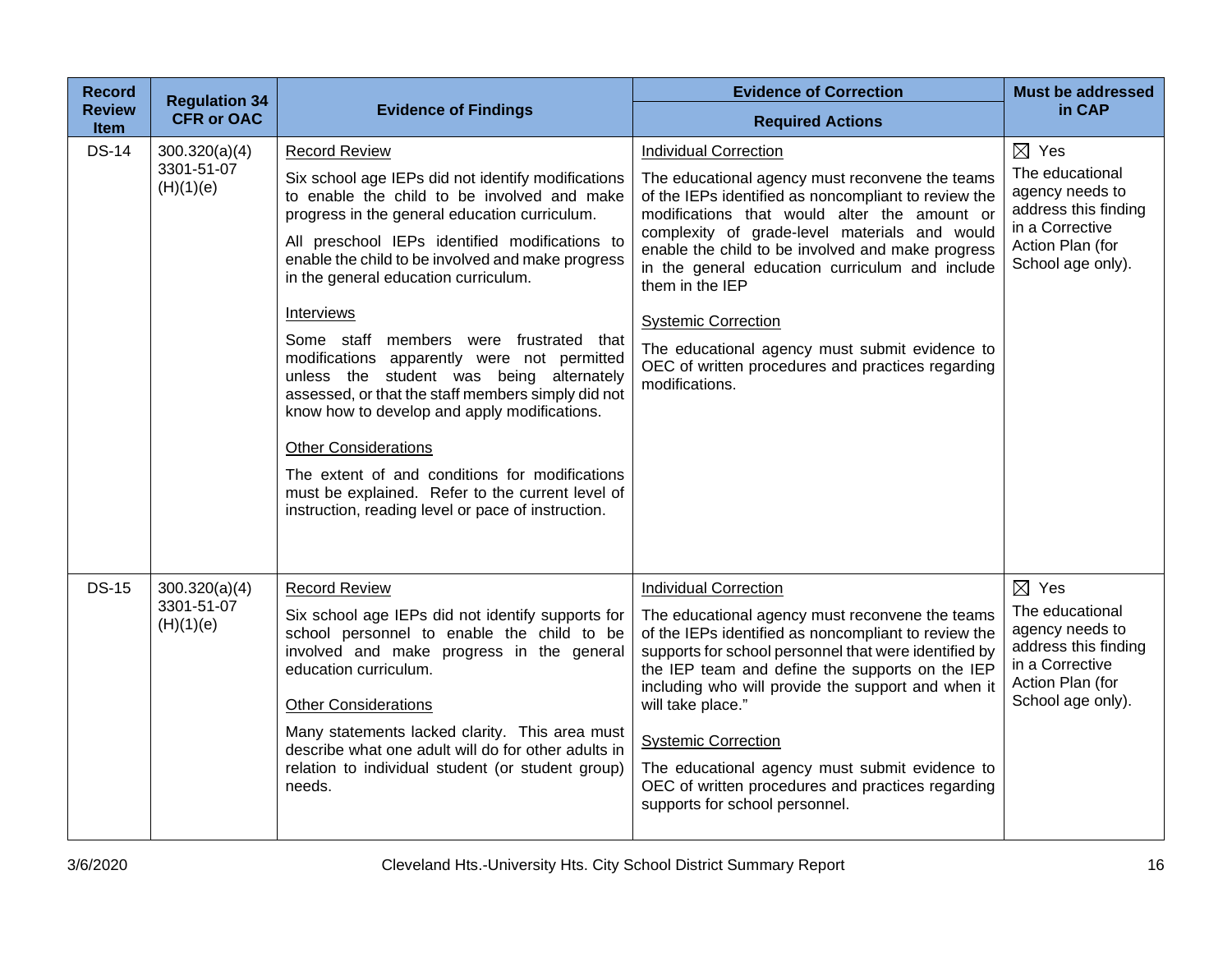| <b>Record</b>                | <b>Regulation 34</b>        |                                                                                                                                                                                                                                                                                                                                                                                                                                                        | <b>Evidence of Correction</b>                                                                                                                                                                                                                                                                                                                              | <b>Must be addressed</b>                                                                                                                  |
|------------------------------|-----------------------------|--------------------------------------------------------------------------------------------------------------------------------------------------------------------------------------------------------------------------------------------------------------------------------------------------------------------------------------------------------------------------------------------------------------------------------------------------------|------------------------------------------------------------------------------------------------------------------------------------------------------------------------------------------------------------------------------------------------------------------------------------------------------------------------------------------------------------|-------------------------------------------------------------------------------------------------------------------------------------------|
| <b>Review</b><br><b>Item</b> | <b>CFR or OAC</b>           | <b>Evidence of Findings</b>                                                                                                                                                                                                                                                                                                                                                                                                                            | <b>Required Actions</b>                                                                                                                                                                                                                                                                                                                                    | in CAP                                                                                                                                    |
| <b>DS-16</b>                 | 3301-51-07<br>(H)(1)(h)(ii) | <b>Record Review</b><br>One student record did not have a justification<br>statement explaining why the student cannot<br>participate in the regular assessment and why the<br>alternate assessment is appropriate for the<br>student.                                                                                                                                                                                                                 | <b>Individual Correction</b><br>The educational agency must reconvene the team<br>of the IEP identified as noncompliant to review and<br>determination if the alternate assessment is<br>appropriate for the student.<br><b>Systemic Correction</b><br>The educational agency must submit evidence to<br>OEC of written procedures and practices regarding | $\boxtimes$ No<br>The educational<br>agency does not<br>need to address this<br>finding in a<br><b>Corrective Action</b><br>Plan.         |
| <b>DS-17</b>                 | 3301-51-07(L)(2)            | <b>Record Review</b><br>Nine school age IEPs did not contain measurable<br>annual goals and services/placement consistent<br>with progress made.<br>All preschool IEPs contained measurable annual<br>goals and services/placement consistent with<br>progress made.<br><b>Other Considerations</b><br>Without clearly documented progress monitoring,<br>reflecting the specific goal measurement, student<br>progress cannot be accurately assessed. | the determination of participation in the AASCD<br><b>Individual Correction</b><br>None<br><b>Systemic Correction</b><br>The educational agency must submit evidence to<br>OEC of written procedures and practices regarding<br>measurable annual goals and services consistent<br>with progress made.                                                     | $\boxtimes$ Yes<br>The educational<br>agency needs to<br>address this finding<br>in a Corrective<br>Action Plan (for<br>School age only). |
| <b>DS-18</b>                 | 3301-51-07(L)               | <b>Record Review</b><br>All IEPs showed evidence that revisions were<br>made based on data indicating changes in<br>student needs or abilities.                                                                                                                                                                                                                                                                                                        | <b>Individual Correction</b><br><b>NA</b><br><b>Systemic Correction</b><br><b>NA</b>                                                                                                                                                                                                                                                                       | $\boxtimes$ NA                                                                                                                            |
| <b>DS-19</b>                 | 300.321(5)<br>3301-51-07(I) | <b>Record Review</b><br>All school age and preschool IEPs indicated that<br>the IEP Team included a group of qualified<br>professionals.                                                                                                                                                                                                                                                                                                               | <b>Individual Correction</b><br><b>NA</b><br><b>Systemic Correction</b><br><b>NA</b>                                                                                                                                                                                                                                                                       | $\boxtimes$ NA                                                                                                                            |